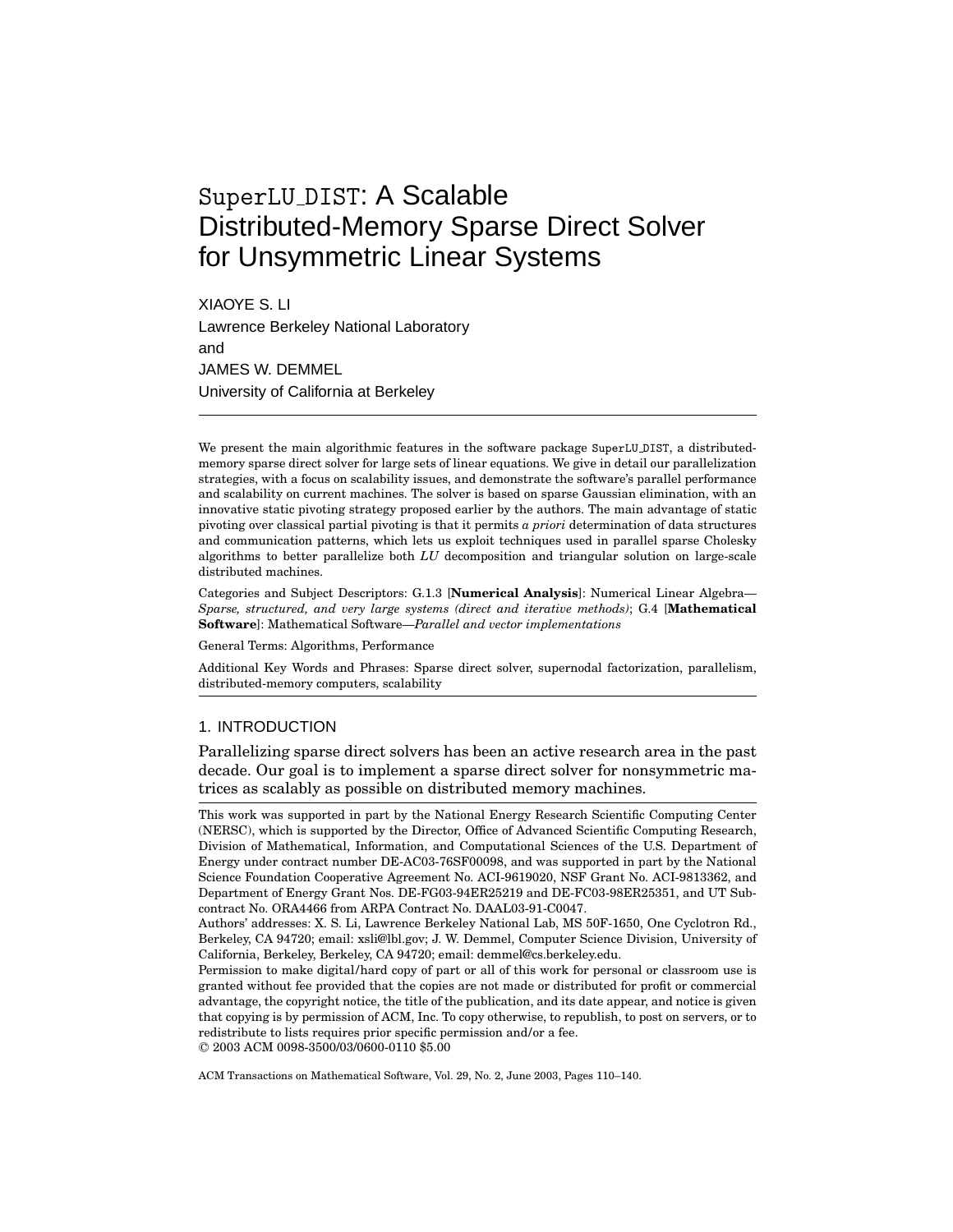It is important to say exactly what we mean by scalability, because it has some reasonable sounding but unachievable interpretations. For instance, if the *n*-by-*n* matrix equation to be solved arises from a differential equation like Laplace's equation, then we cannot aspire to achieve the  $O(n)$  complexity of methods like multigrid. We also do not claim linear speedups for fixed problem sizes, since this depends so much on the particular sparse matrix structure. However, we do come close to linear speedups for constant-work-per-processor scaling on reasonable model problems (see Section 4.4).

More precisely, for us scalability will mean "as scalable as solving a symmetric positive definite (spd) linear system by a sparse direct method," or more briefly "as scalable as sparse Cholesky." The reason for this is that the nonsymmetric problem is strictly more difficult than the spd case, so that we cannot hope to do better in general. Our claim of scalability is based on our ability to use all the techniques exploited to parallelize sparse Cholesky (see below). The price we pay is a very small probability of numerical instability. We note that this numerical instability never occurred on our extensive test set for the default parameter settings of our code, and in any event is always detected and reported by the code.

The advantage of sparse Cholesky over the nonsymmetric case is that pivots can be chosen in any order from the main diagonal while guaranteeing stability. This lets us perform pivot choice before numerical factorization begins, in order to minimize fill-in, maximize parallelism, precompute the nonzero structure of the Cholesky factor, and optimize the two-dimensional(2D) distributed data structures and communication pattern. Researchers have been quite successful in achieving "scalable" performance for sparse Cholesky factorization; available codes include CAPSS [Heath and Raghavan 1997], MUMPS-SYM [Amestoy et al. 2001a], PaStix [Henon et al. 1999], PSLDLT [Rothberg 1996], and PSPACES [Gupta et al. 1997].

In contrast, for nonsymmetric or indefinite systems, few distributed-memory codes exist. They are more complicated than Choleksy for at least two reasons. First and foremost, some kind of numerical pivoting is necessary for stability. Classical partial pivoting [Golub and Van Loan 1996] or the sparse variant of threshold pivoting [Duff et al. 1986] typically cause the fill-ins and workload to be generated dynamically during factorization. Therefore, we must either design dynamic data structures and algorithms to accommodate these fill-ins [Amestoy et al. 2001a], or else use static data structures which can grossly overestimate the true fill-in [Fu et al. 1998; Gupta 2001]. The second complication is the need to handle two factored matrices *L* and *U*, which are structurally different yet closely related to each other in the filled pattern. Unlike the Cholesky factor whose minimum graph representation is a tree (called the *elimination tree*, or *etree* for short) [Liu 1990], the minimum graph representations of the *L* and *U* factors are directed acyclic graphs (called *elimination DAGs*, or *edags* for short) [Gilbert 1994; Gilbert and Liu 1993].

Despite these difficulties, researchers have been addressing these issues successfully for sequential and shared memory machines; available codes include MA41 [Amestoy and Duff 1993; Amestoy and Puglisi 2002], PARDISO [Schenk et al. 2000], SPOOLES [Ashcraft and Grimes 1999], SuperLU [Demmel et al.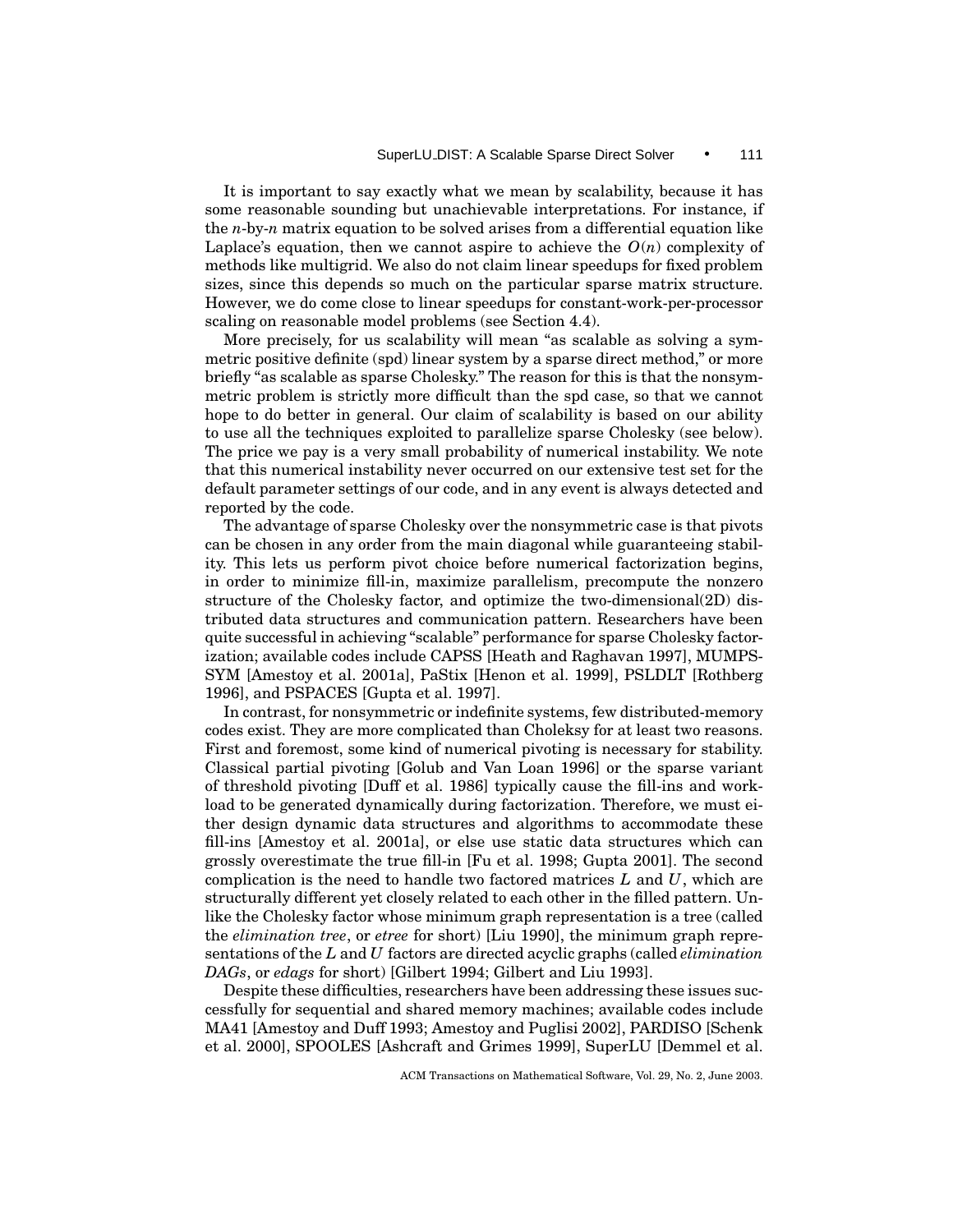1999a], SuperLU MT [Demmel et al. 1999b], UMFPACK/MA38 [Davis and Duff 1999], and WSMP [Gupta 2000].

In our earlier codes SuperLU (serial) and SuperLU MT (shared-memory), we devised efficient "symbolic" factorization algorithms to accommodate the dynamically generated fill-ins due to partial pivoting. The symbolic algorithm could not be decoupled from the numerical factorization; instead, it was interleaved with the numerical algorithm as the numerical factorization proceeded. These symbolic factorization algorithms are not suitable for distributed-memory machines, because they involve fine-grained memory access and synchronization to manage the data structures and identify task and data dependencies. This would generate large numbers of small messages.

Therefore, for SuperLU DIST, which is targeted for large-scale distributedmemory machines, we use a static pivoting approach, called GESP (Gaussian elimination with static pivoting), proposed earlier by the authors [Li and Demmel 1998]. We parallelized the GESP algorithm using Message Passing Interface (MPI) [MPI n.d]. Our parallelization strategies center around the scalability concern. We use a 2D block-cyclic mapping of a sparse matrix to the processors, and designed an efficient pipelined algorithm to perform parallel factorization. With GESP, the parallel algorithm and code are much simpler than if we had to pivot dynamically. The main algorithmic features of SuperLU DIST solver are summarized as follows:

- —supernodal fan-out (right-looking) based on elimination directed asyclic graphs (DAGs),
- —static pivoting with possible half-precision perturbations on the diagonal,
- —use of an iterative algorithm using the *LU* factors as a preconditioner, in order to guarantee stability,
- —static 2D irregular block-cyclic mapping using supernodal structure, and
- —loosely synchronous scheduling with pipelining.

In particular, static pivoting can be performed before numerical factorization, allowing us to use all the techniques in good parallel sparse Cholesky codes: choice of a (symmetric) permutation to minimize fill-in and maximize parallelism, precomputation of the fill pattern, and optimization of 2D distributed data structures and communication patterns.

The rest of the paper is organized as follows. In Section 2 we demonstrate the numerical stability, the sequential runtime efficiency and the ordering schemes of the GESP algorithm. In Section 3, we present an MPI implementation of the distributed algorithms for *LU* factorization and triangular solutions. In Section 4, we present and analyze the parallel performance and scalability results. Section 5 describes the related work and compares SuperLU DIST with some other solvers. Section 6 offers our concluding remarks and presents future work.

# 2. THE GESP ALGORITHM

Recall that the role of numerical pivoting is to avoid small pivots and control pivot growth in the factors. Dynamic pivoting is not the only means to achieve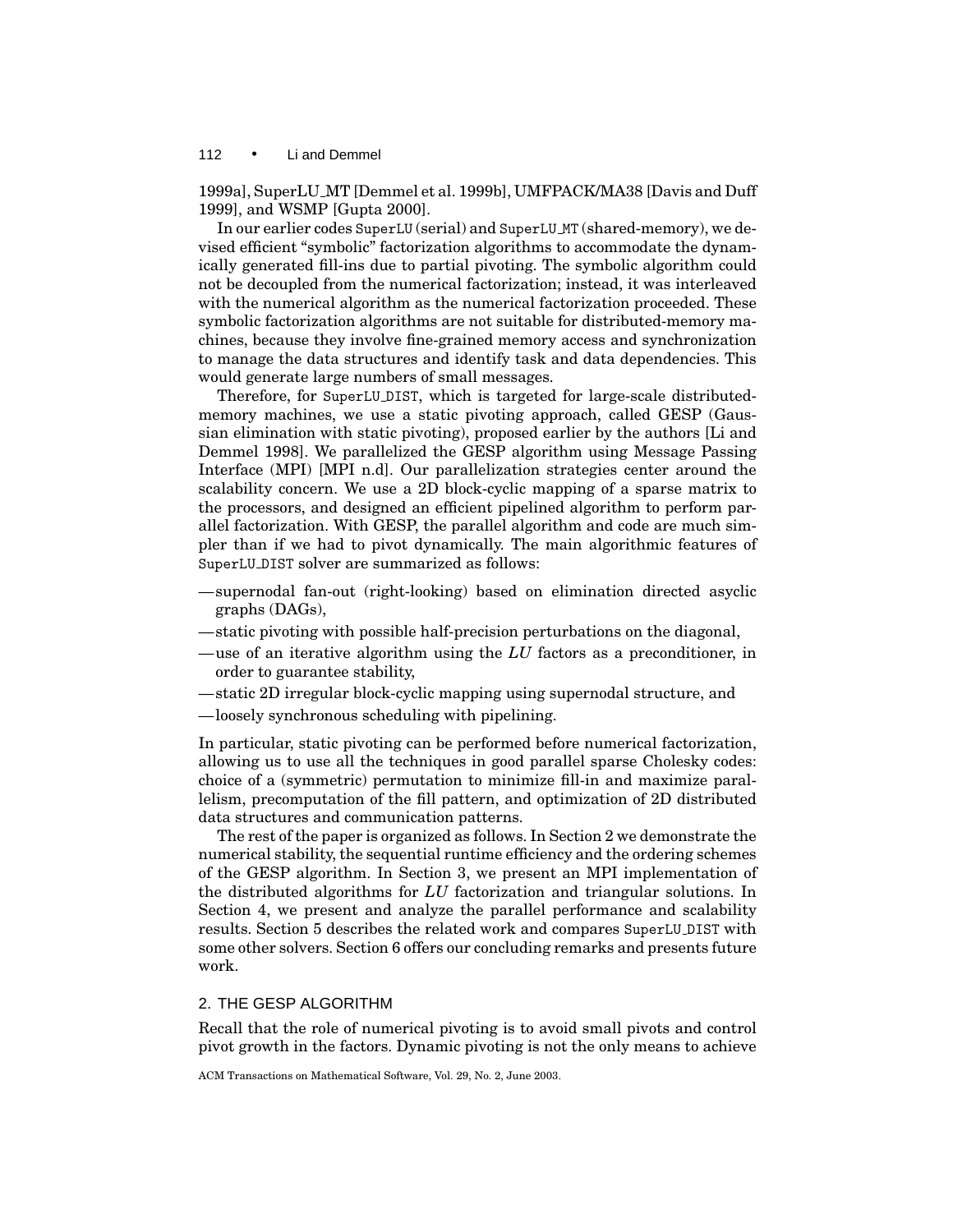- (1) Perform row/column equilibration and row permutation:  $A \leftarrow P_r \cdot D_r \cdot A \cdot D_c$ , where  $D_r$  and  $D_c$  are diagonal matrices and  $P_r$  is a row permutation chosen to make the diagonal large compared to the off-diagonal.
- (2) Find a column permutation  $P_c$  to preserve sparsity:  $A \leftarrow P_c \cdot A \cdot P_c^T$ .
- (3) Perform symbolic analysis to determine the nonzero structures of  $L$  and  $U$ .
- (4) Factorize  $A = L \cdot U$  with control of diagonal magnitude:

if (  $|a_{ii}| < \sqrt{\varepsilon} \cdot ||A||_1$  ) then set  $a_{ii}$  to  $\sqrt{\varepsilon} \cdot ||A||_1$ 

endif

- (5) Perform triangular solutions using  $L$  and  $U$ .
- (6) If needed, use an iterative solver like GMRES or iterative refinement (shown below): iterate:

```
r = b - A \cdot x... sparse matrix-vector multiply
Solve A\cdot dx=r... triangular solution
berr = max<sub>i</sub> \frac{|r|_i}{(|A|\cdot|x|+|b|)_i} ... component if ( berr > \varepsilon and berr \leq \frac{1}{2} · lastberr ) then
                                              \ldots componentwise backward error
      x = x + dxlastberr = berrgoto iterate
endif
```
 $(7)$  If desired, estimate the condition number of A.

Fig. 1. The outline of the GESP algorithm.

this goal. We can use other algorithms to prepermute large elements on the diagonal, thereby partially fulfilling the role of dynamic pivoting. Furthermore, when large pivot growth still occurs, there are inexpensive methods to tolerate and compensate for the growth, such as iterative methods preconditioned by the computed *LU* factors, of which GMRES [Saad and Schultz 1986] and iterative refinement are two examples. This observation led us to design a static pivoting factorization algorithm, called GESP [Li and Demmel 1998]. We demonstrated that GESP works well for practical matrices.

In our GESP algorithm, since pivots are chosen from the main diagonal, the fill-in positions can be determined before the numerical factorization, and so the symbolic factorization can be decoupled from numerical factorization. This enables static data structure optimization, graph manipulation, and load balancing in a similar way as parallel sparse Cholesky implementations.

Figure 1 sketches our GESP algorithm. To motivate step (1), recall that a *diagonally dominant matrix* is one where each diagonal entry *aii* is larger in magnitude than the sum of magnitudes of the off-diagonal entries in its row  $(\sum_{j\neq i}|a_{ij}|)$  or column  $(\sum_{j\neq i}|a_{ji}|)$ . It is known that choosing diagonal pivots ensures stability for such matrices [Demmel 1997; Golub and Van Loan 1996]. We therefore expect that if each diagonal entry can somehow be made larger relative to the off-diagonals in its row or column, then diagonal pivoting will be more stable. The purpose of step (1) is to choose the diagonal scaling matrices  $D_r$  and  $D_c$ , and the permutation  $P_r$  to make each  $a_{ii}$  larger in this sense. We have experimented with a number of heuristic algorithms implemented in the routine MC64 (available from HSL [HSL 2000]) [Duff and Koster 1999]. All depend on the following graph representation of an  $n \times n$  sparse matrix A: it is represented as an undirected weighted bipartite graph with one vertex for each row, one vertex for each column, and an edge with appropriate weight connecting row vertex *i* to column vertex *j* for each nonzero entry  $a_{ii}$ . Finding a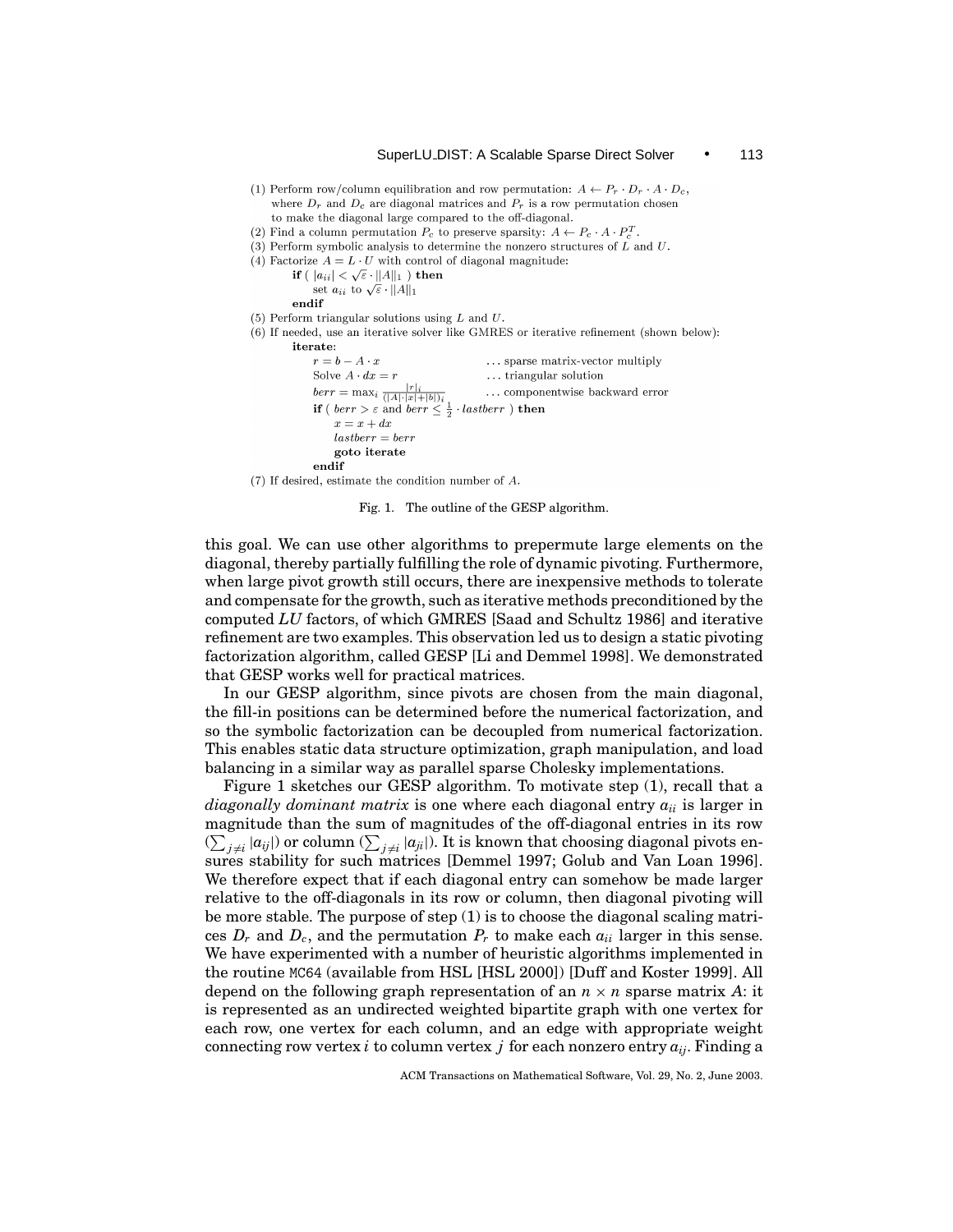permutation *Pr* that puts large entries on the diagonal can thus be transformed into a weighted bipartite matching problem on this graph. In MC64, there are algorithms that choose  $P_r$  to maximize different properties of the diagonal of  $P_r A$ , such as the smallest magnitude of any diagonal entry, or the sum or product of magnitudes. But the best algorithm in practice is the following (option 5 of MC64): it chooses  $P_r$  to maximize the product of the diagonal entries, and chooses  $D_r$  and  $D_c$  simultaneously so that each diagonal entry of  $P_r D_r A D_c$  is  $\pm 1$ , and each off-diagonal entry is bounded by 1 in magnitude. The implementation is based on the algorithm by Olshowka and Neumaier [1996]. We report results for this algorithm only. The worst-case serial complexity of this algorithm is  $O(n \cdot nnz(A) \cdot \log n)$ , where  $nnz(A)$  is the number of nonzeros in A. In practice it is much faster; the actual timings appear later in Figure 7. In Section 5, we describe the work of others who experimented with this idea in the sparse direct and iterative solvers.

We note that the diagonal scalings  $D_r$  and  $D_c$  are needed in the algorithm so that (1) the value of  $||A||_1$  in step (4) makes sense (see below) and (2) the estimated condition number from step (7) is not overly pessimistic when the rows and columns are badly scaled (i.e., *Dr* and *Dc* are far from multiplies of the identity). Indeed, in the absence of over/underflow, as long as the diagonal entries of  $D_r$  and  $D_c$  are chosen to be multiples of the radix (typically 2), and no small pivots are encountered in step (4) (see below), then identical rounding errors will be made in parts (4) through (6) of the algorithm whether or not *Dr* and  $D_c$  are applied to  $A$  in step (1).

Step (2) is standard in sparse direct solvers. The column permutation  $P_c$ can be obtained from any fill-reducing heuristic. In our code, we provide the minimum degree ordering algorithm [Liu 1985] on the structure of  $A<sup>T</sup> + A$ . The code can also take as input an ordering based on some other algorithm, such as the nested dissection on  $A^T + A$  [George 1973; Hendrickson and Leland 1993; Karypis and Kumar 1998]. Note that we also apply  $P_c$  to the rows of A to ensure that the large diagonal entries obtained from step (1) remain on the diagonal.

In step (4), we perform factorization using diagonal pivots. The tiny pivots encountered during elimination can be set to  $\sqrt{\varepsilon} \cdot ||A||_1$ , where  $\varepsilon$  is machine precision. This is equivalent to a small (half-precision) perturbation to the original problem, and trades off some numerical stability for the ability to keep pivots from getting too small.

In step (6), we perform a few steps of an iterative method like iterative refinement (shown) or GMRES [Saad and Schultz 1986] if the solution from step (5) is not accurate enough. The termination criterion is based on the componentwise backward error *berr* [Arioli et al. 1989; Demmel 1997]. The condition  $\textit{berr} \leq \varepsilon$  means that the computed solution is the exact solution of a slightly different sparse linear system  $(A + \delta A)x = b + \delta b$  where  $\delta A$  changes only each *nonzero* entry  $a_{ij}$  by at most one unit in its last place, and the zero entries are left unchanged; thus one can say that the answer is as accurate as the data deserves. We terminate the iteration when the backward error *berr* is smaller than machine epsilon, or when it does not decrease by at least a factor of 2 compared with the previous iteration. The latter test is to avoid possible stagnation. (Figure 5 shows that *berr* is always small.) Note that demanding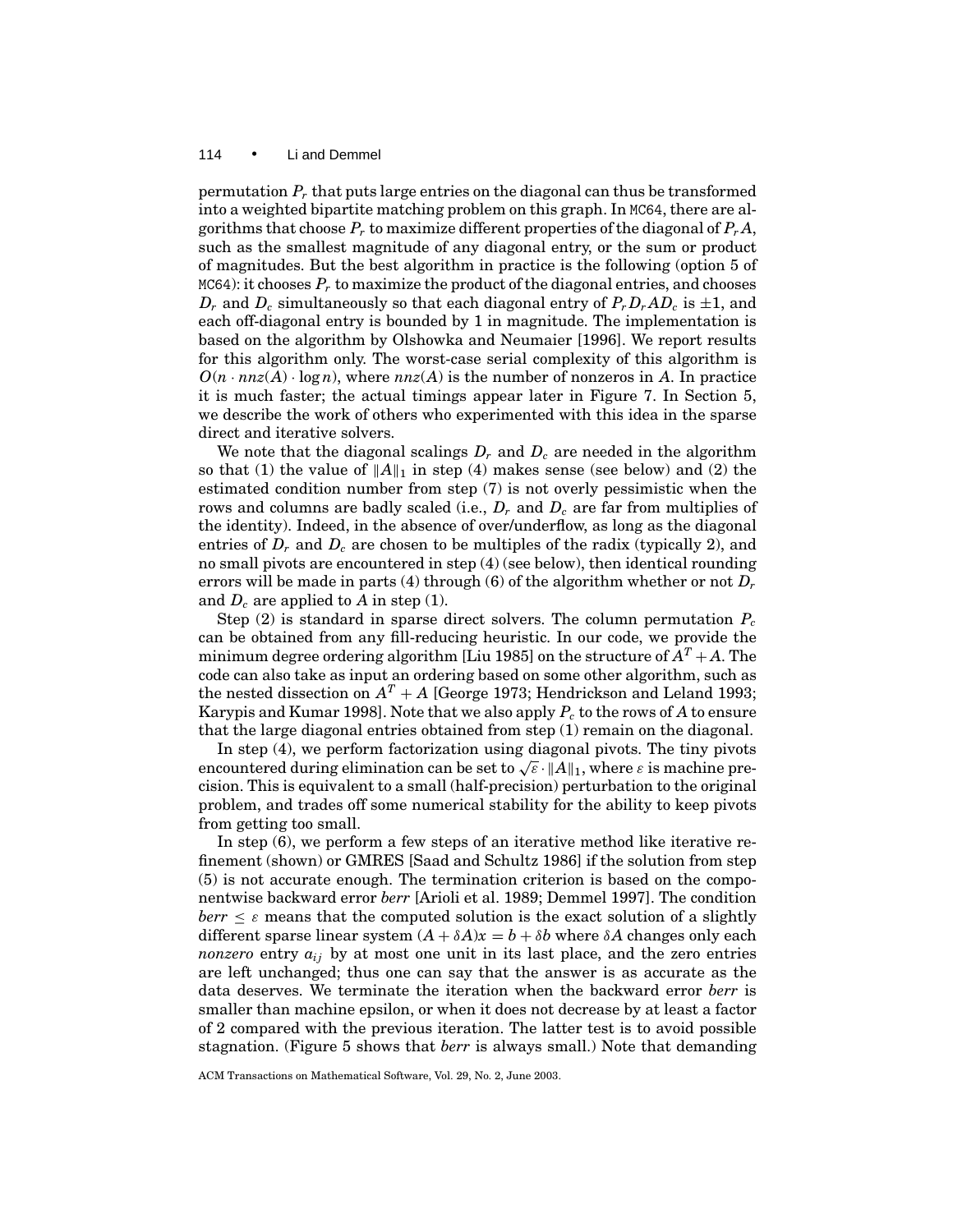# SuperLU\_DIST: A Scalable Sparse Direct Solver • 115

| Discipline                | <b>Matrices</b>                                               |
|---------------------------|---------------------------------------------------------------|
| Fluid flow, CFD           | AF23560, BBMAT, BRAMLEY1, BRAMLEY2, EX11, EX19, FIDAP011,     |
|                           | FIDAPO19, FIDAPM11, FIDAPM29, GARON2, GOODWIN, GRAHAM1,       |
|                           | INACCURA, INV-EXTRUSION-1, LNSP3937, LNS 3937, MIXING-TANK,   |
|                           | RAEFSKY3, RAEFSKY4, RMA10, VENKAT01, WU                       |
| Circuit simulation        | ADD32, GRE 1107, GRE 115, JPWH 991, MEMPLUS, ONETONE1,        |
|                           | ONETONE2, TWOTONE                                             |
| Device simulation         | ECL32, WANG3, WANG4                                           |
| Chemical engineering      | EXTR1, HYDR1, LHR01, LHR71C, RADFR1, RDIST1, RDIST2, RDIST3A, |
|                           | WEST2021                                                      |
| Chemical process          | BAYERO1, BAYERO2, BAYERO4                                     |
| Petroleum engineering     | ORSREG. 1, SAYLR4, SHERMAN3, SHERMAN4, SHERMAN5               |
| Finite element PDE        | AV4408, AV11924                                               |
| MagnetoHydroDynamics      | MHD500                                                        |
| <b>Stiff ODE</b>          | FS 541 2                                                      |
| Olmstead flow model       | отм5000                                                       |
| Aeroelasticity            | TOLS4000                                                      |
| Reservoir modelling       | PORES <sub>2</sub>                                            |
| Crystal growth simulation | CRY10000                                                      |
| Power flow modelling      | GEMAT <sub>11</sub>                                           |
| Dielectric waveguide      | DW8192 (eigenproblem)                                         |
| Astrophysics              | <b>MCFE</b>                                                   |
| Plasma physics            | UTM5940                                                       |
| Demography                | PSMIGR 1, PSMIGR 2, PSMIGR 3                                  |
| Economics                 | MAHINDAS, ORANI678                                            |

Table I. Test Matrices and Their Disciplines

*Note*: CFD = Computational fluid dynamics; PDE = partial differential equation; ODE = ordinary differential equation.

 $\text{berr} \leq \varepsilon$  is very stringent and, in practice, the refinement can be terminated earlier.

When a small diagonal is encountered and set to  $\sqrt{\varepsilon} \cdot ||A||_1$ , this may cause a large backward error in *A*, but this error is only large in norm, not in rank. In other words, the difference between *A* and the product of the computed factors *L* · *U* is small in rank. This makes the *LU* factorization an excellent preconditioner of *A* for a method like GMRES, which (in the absence of roundoff) takes no more steps to converge than the difference in rank between *L* · *U* and *A*. This will be borne out in the experiments below.

# 2.1 Numerical Stability

In this subsection, we illustrate the numerical stability and runtime of our GESP algorithm on 68 unsymmetric matrices drawn from a wide variety of applications. The application domains of the matrices are given in Table I. Most of them, except for wu, can be obtained from the Harwell-Boeing Collection [Duff et al. 1992] and the collection of Davis [Davis n.d.]. Matrix wu was provided by Yushu Wu from the Earth Sciences Division of Lawrence Berkeley National Laboratory. Figure 2 plots the dimension,  $nnz(A)$ , and  $nnz(L+U)$  (i.e., the *fillins*, after the minimum degree ordering on  $A<sup>T</sup> + A$ ). The matrices are sorted in increasing order of the *LU* factorization time of the sequential GESP algorithm.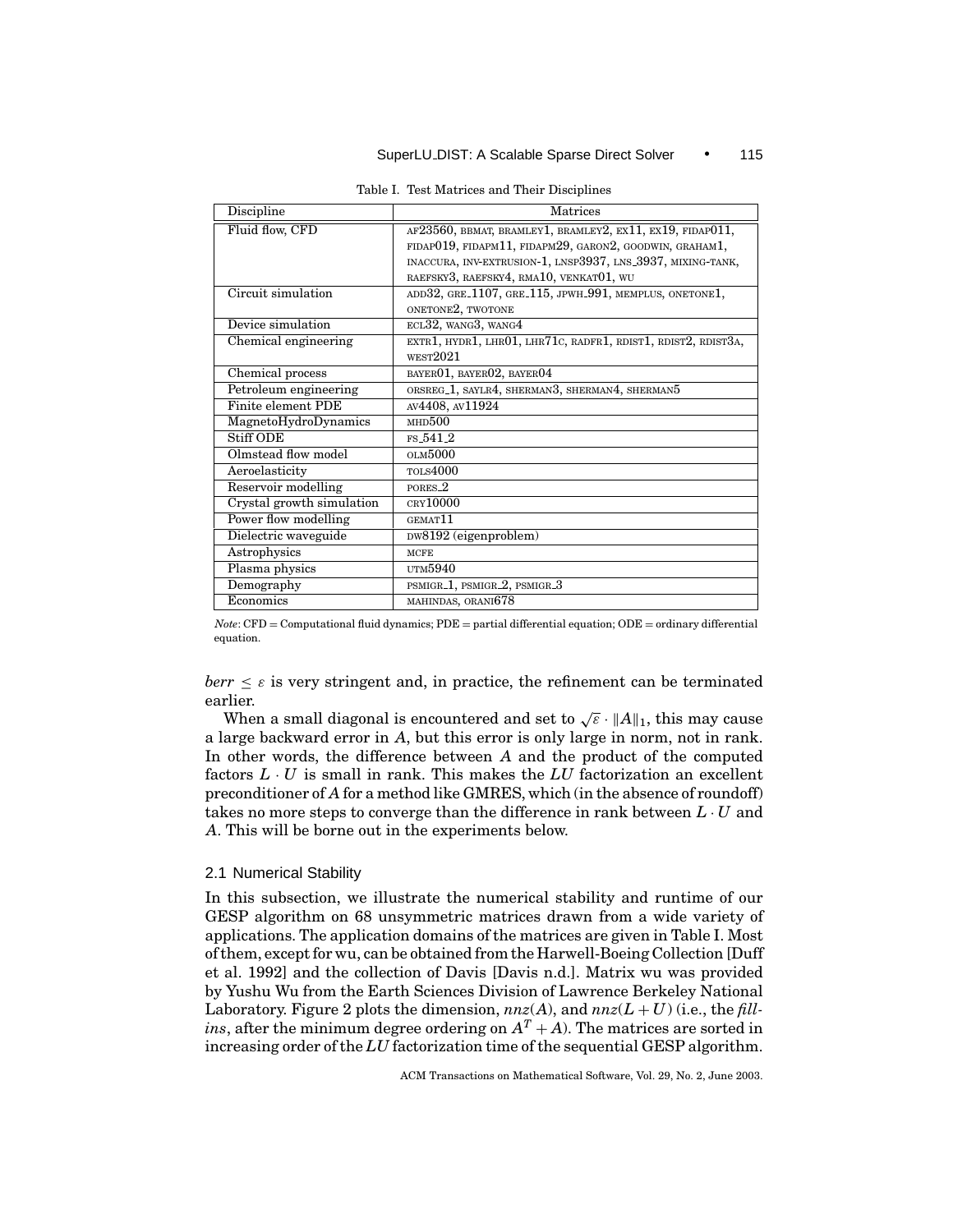116 • Li and Demmel



Fig. 2. Characteristics of the matrices.

The matrices of most interest for parallelization are the ones that take the most time, that is, the ones toward the right of the graph in Figure 2. It is clear that the matrices with larger numbers of nonzeros require more time to factorize. The timing results reported in this subsection are obtained on a single IBM 375- MHz POWER3 processor, running the AIX operating system. The processor has a 64-kB L1 data cache and an 8-MB L2 cache.

Detailed performance results from this section in tabular format are available at http://www.nersc.gov/∼xiaoye/SuperLU/GESP.

As shown in Figure 1, our algorithm can be used in many "configurations":

- —We may or may not perform step (1).
- —One of many ordering schemes (nested dissection, minimum degree, etc.) may be used in step (2).
- —We may or may not replace tiny pivots with  $\sqrt{\varepsilon} \cdot ||A||_1$  in step (4).
- —We may apply several kinds of iteration (or none at all) in step (6).

In this section we report on several configurations of the algorithm. First, Figures 3 through 7 show data for the algorithm as shown in Figure 1, including the iterative refinement in step (6), which is often the fastest configuration. However, for a few matrices (see below) to get a stable solution it was important *not* to replace tiny pivots in step (4) (for other matrices it was important to replace tiny pivots as in step (4), and for most matrices it did not matter). So the data in Figures 3 through 7 actually reflects two possible configurations, depending on the matrix (replacing tiny pivots in step (4) or not).

Second, we ran all the matrices with the same configuration of the algorithm, in which restarted GMRES was used in step (6). All matrices were solved stably in this configuration, though it was sometimes slower than iterative refinement.

For the data reported in this section, we use minimum degree ordering on the structure of  $A^T + A$ .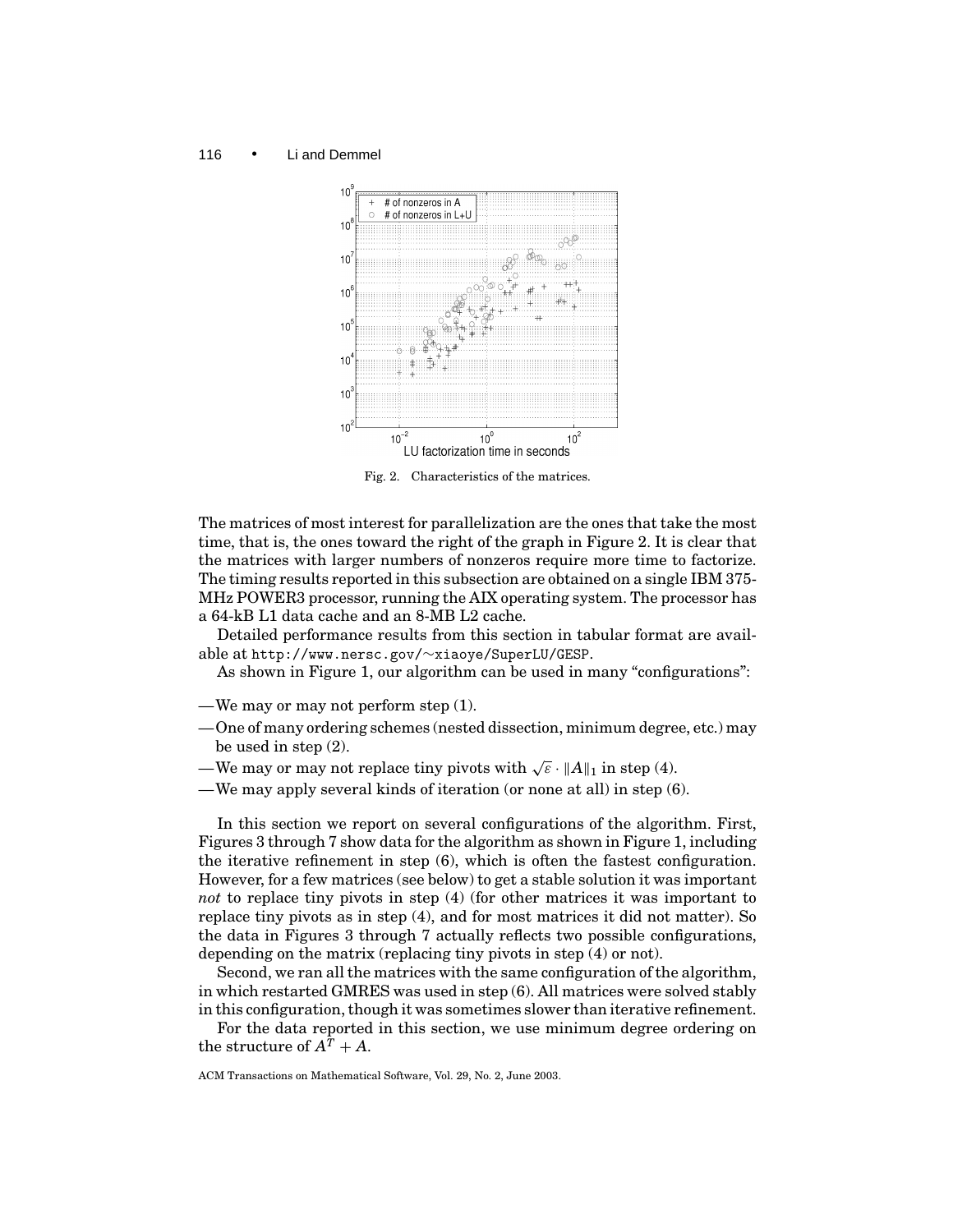

SuperLU\_DIST: A Scalable Sparse Direct Solver • 117

Now we consider the first configuration, when iterative refinement was used. Among the 68 matrices, many would get wrong answers or fail completely (via division by a zero pivot) without any pivoting or other precautions. In 26 of these matrices, some of the zeros present in the initial diagonal would continue to remain zero during elimination, and in another group of two matrices (bbmat and orsreg<sub>-1</sub>), new zeros would be created on the diagonal during elimination. Therefore, not pivoting at all would fail completely on these 29 matrices. For our experiment, the right-hand-side vector is generated so that the true solution *xtrue* is a vector of all 1s. IEEE double precision is used as the working precision, with  $\varepsilon \approx 10^{-16}$ . All the test matrices have condition numbers bounded by  $\frac{1}{\varepsilon}$ . Figure 3 shows the number of iterations taken in the iterative refinement step. The termination criteria is that the backward error  $\text{berr} = \max_i \frac{|r_i|}{(|A|\cdot|x|+|b|)_i} \leq \varepsilon$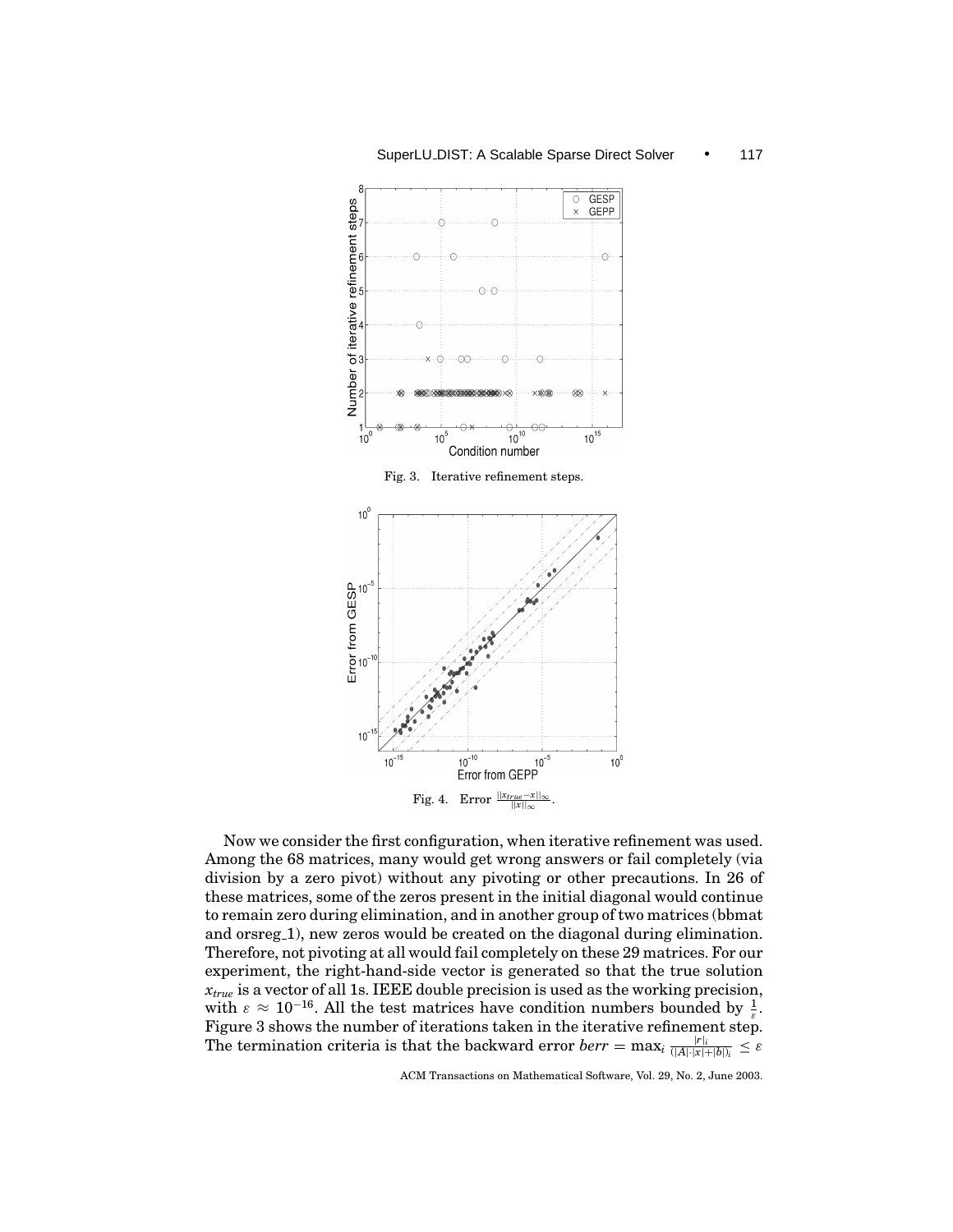

Fig. 6. The ratio of pivot growth of GESP versus GEPP.

or *berr* does not decrease by one-half of the previous step. For most matrices, the iteration terminates with no more than three steps: 9 matrices require one step, 46 matrices require two steps, 5 matrices require three steps, and 8 matrices require more than three steps. In the case of conventional Gaussian elimination with partial pivoting (GEPP) (as in sequential SuperLU), 4 matrices require one step, 63 matrices require two steps, and 1 matrix requires three steps.

For each matrix, we present two error metrics, in Figures 4 and 5, respectively, to assess the accuracy and stability of GESP. Figure 4 plots the error from GESP versus the error from GEPP for each matrix: a dot on the diagonal means the two errors were the same, a dot below the diagonal means GESP is more accurate, and a dot above the diagonal means GEPP is more accurate. Figure 4 shows that the error of GESP is at most a little larger, and can be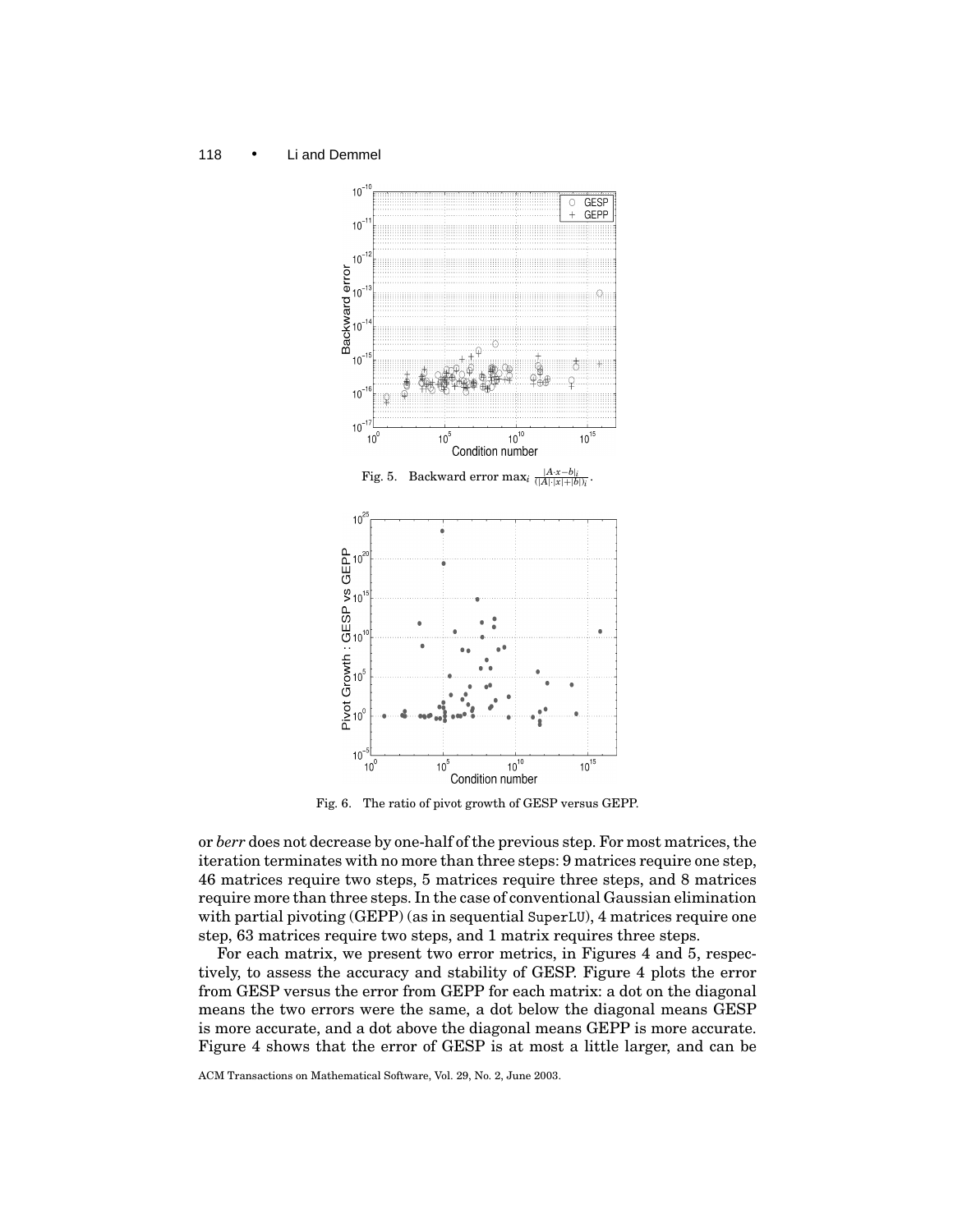

Fig. 7. The times for the other steps of GESP, as fraction of the factorization time.

smaller (36 out of 68 matrices), than the error from GEPP. Figure 5 shows that the componentwise backward error [Demmel 1997] is also small, usually near ε and never larger than  $10^{-13}$ .

Figure 6 compares the pivot growth of GESP versus that of GEPP. Here, the pivot growth is defined as  $\frac{||U||_{\infty}}{||A||_{\infty}}$ . For 31 matrices, GESP and GEPP have comparable pivot growth. For 10 matrices, GESP has more than 10 orders of magnitude larger pivot growth than GEPP, up to  $10^{24}$ . Even in the presence of such large pivot growth, the iterative refinement can effectively recover any loss of accuracy during the factorization.

Note that Figure 1 shows all the techniques that are implemented in the code. Some may not be needed for some problems. Our experiment shows that the half-precision perturbation introduced in step (4) is not needed for most matrices. It is necessary for five matrices (FIDAPM11, GOODWIN, GRAHAM1, INV-EXTRUSION-1, and MIXING-TANK), but is bad for four others (EX11, FIDAP011, INACCURA, and RAEFSKY4). The rest of the matrices are insensitive to this option, because either no tiny pivots occur or it does not matter what you do. Therefore, in our code, we provide a flexible interface so the user is able to turn on or off any of these options (steps  $(1), (2), (6)$ , and the diagonal perturbation in step  $(4)$ ).

Now we turn to the second configuration of our algorithm, in which restarted GMRES [Saad and Schultz 1986] was used in step (6) (we used the version from SPARSKIT [Saad n.d.]). The restart value is 50. Here, our *LU* factorization is used in preconditioning for GMRES. The convergence test is based on residual norm  $||r_i||_2 \leq rtol * ||r_0||_2 + atol$ , where the relative tolerance *rtol* and absolute tolerance *atol* are 10<sup>−</sup><sup>6</sup> and 10<sup>−</sup>10, respectively. For the four "bad" matrices above (EX11, FIDAP011, INACCURA, and RAEFSKY4), GMRES takes 497, 530, 5, and 41 iterations to converge. The number of tiny pivots replaced in step (4) for these four matrices was 8666, 8602, 3, and 51, respectively. For most of the other matrices, GMRES terminates within two iterations. This shows that with one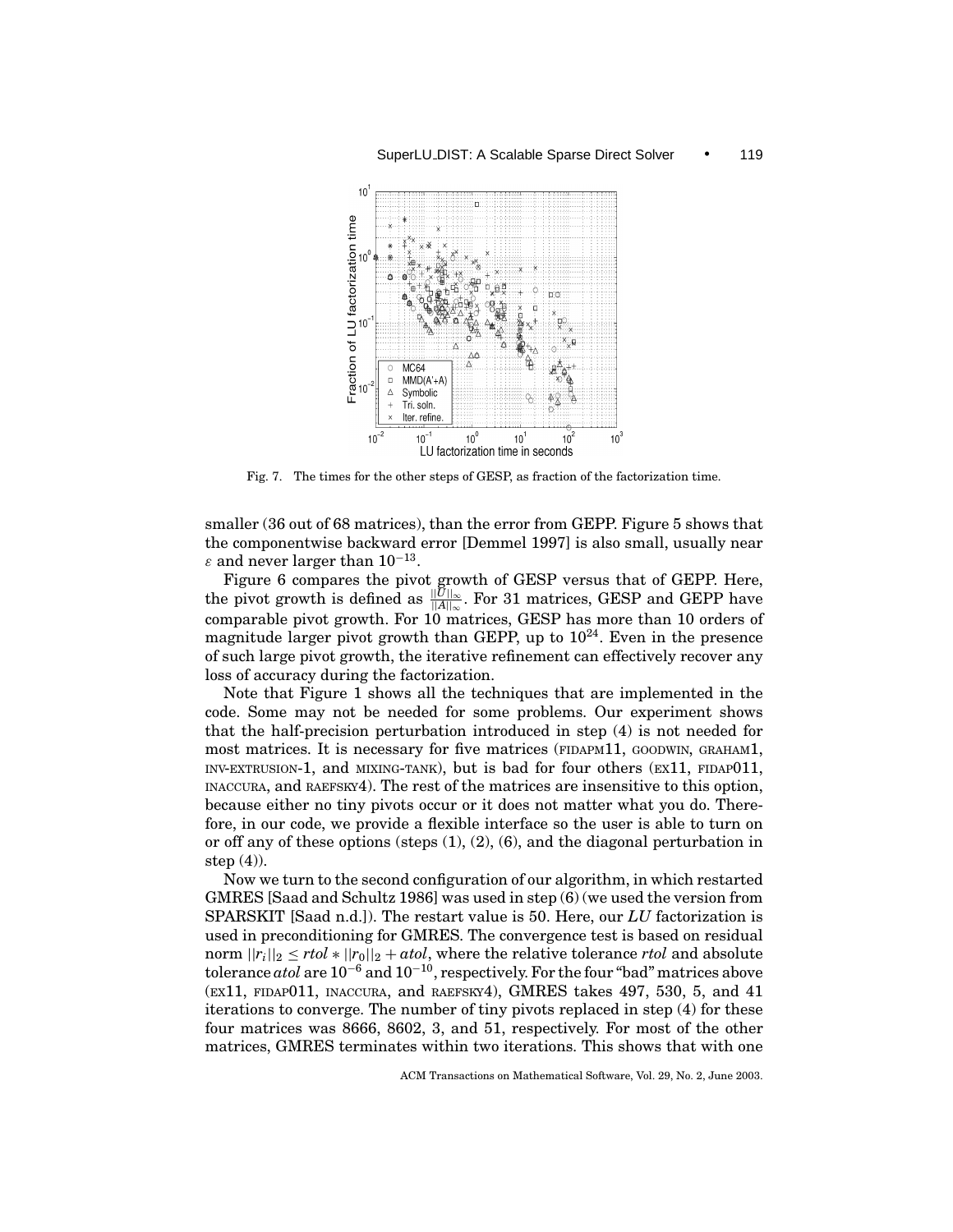parameter setting, we can solve all the test problems accurately. In the software, we plan to provide an interface to the user with the options of using various iterative schemes.

We now evaluate the runtime of each step of GESP in Figure 1, in our first configuration with iterative refinement in step (6). This is done with respect to the sequential runtime. For large enough matrices, the *LU* factorization in step (4) dominates all the other steps, so we will measure the time of each step with respect to step (4).

Both row and column permutation algorithms in steps (1) and (2) (computing  $P_r$  and  $P_c$ ) are not easy to parallelize (their parallelization is future work). Fortunately, their memory requirement is just  $O(nnz(A))$  [Davis et al. 2000; Duff and Koster 1999], as opposed to the superlinear memory requirement for *L* and *U* factors, so in the meantime we can run the ordering algorithms on a single processor.

Figure 7 shows the times spent in the other steps of GESP as the fraction of the sequential time for the factorization step. The times are significant for the small problems, but drop to smaller fractions as the problems become larger. Only the large matrices are of interest for parallel machines and are also the ones which SuperLU DIST was designed for.

We note that we have developed a theoretical algorithm that provides a guarantee of stability while using static pivoting, by using variable precision. The purpose of this is to show that even if some "dynamic" (i.e., matrix-dependent) algorithm were required to absolutely guarantee stability, then the dynamic part could involve variable precision as opposed to communication patterns and layout. We note that even conventional partial pivoting does not absolutely guarantee stability, because exponential pivot growth is still possible, albeit very unlikely. It is a risk most users can live with, as we suggest is also the case for static pivoting. The details of this theoretical algorithm may be found in Appendix A of Li and Demmel [2002].

# 2.2 Opportunities for Better Fill-Reducing Orderings

For the unsymmetric factorizations, the preordering for sparsity is less well understood than that for the Cholesky factorization. Most unsymmetric ordering methods use the symmetric ordering techniques on a symmetrized matrix (e.g.,  $A^T A$ ). Now we examine the structural relationships of several matrices, and describe the rationale behind the above ordering methods. Consider the *LU* factorization with partial pivoting  $P_r A = LU$ , where  $P_r$  is a permutation matrix describing row interchanges. Also consider the Cholesky factorization  $A^T A = R^T R$ , and the QR factorization  $A = QR$  computed by the Householder transformation.<sup>1</sup> *Q* is represented by the "Householder matrix" *H* whose columns are the Householder vectors. The nonzero structure for *L* and *U* cannot be predicted immediately from the nonzero structure of *A*, because the row interchanges during the factorization depend on the numerical values. However, for any row interchanges, the structures of *L* and *U* are *subsets* of the structures of *H* (or  $R^T$ ) and *R*, respectively [George et al. 1988; George and

<sup>1</sup>The *R* factor in the Cholesky factorization and the *R* factor in the QR factorization are identical.

ACM Transactions on Mathematical Software, Vol. 29, No. 2, June 2003.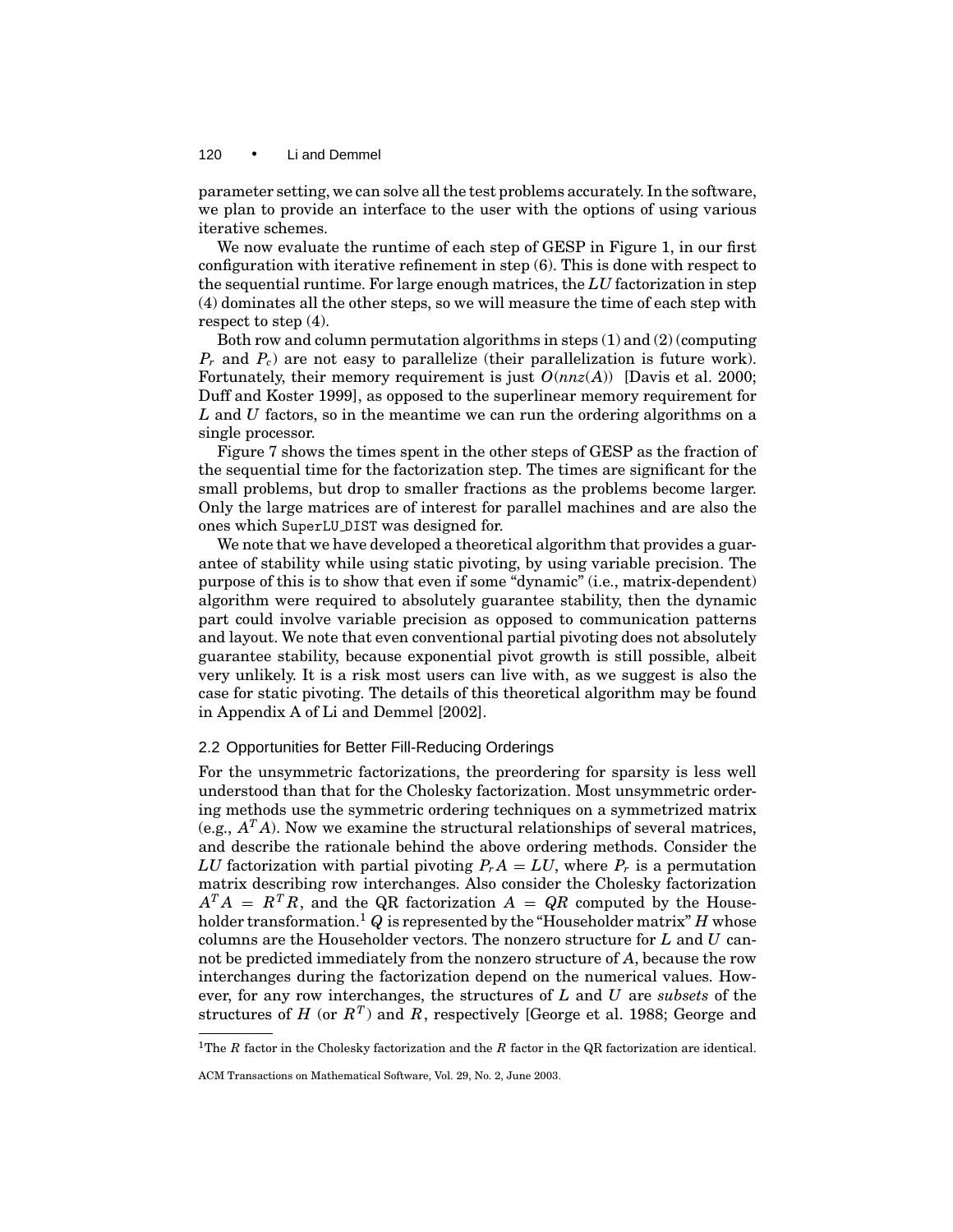|                      |            | Nonzeros in $L + U$ (10 <sup>6</sup> ) |                    |            |  |  |  |  |  |  |
|----------------------|------------|----------------------------------------|--------------------|------------|--|--|--|--|--|--|
|                      |            | $(A^T A)$ -based                       | $(A^T + A)$ -based |            |  |  |  |  |  |  |
| Matrix               | <b>MMD</b> | <b>COLAM</b>                           | <b>MMD</b>         | <b>AMD</b> |  |  |  |  |  |  |
| <b>BBMAT</b>         | 49.1       | 49.8                                   | 41.1               | 40.2       |  |  |  |  |  |  |
| ECL32                | 73.5       | 72.6                                   | 42.4               | 42.7       |  |  |  |  |  |  |
| FIDAPM <sup>11</sup> | 26.4       | 24.3                                   | 24.8               | 24.8       |  |  |  |  |  |  |
| INV-EXTRUSION-1      | 53.7       | 62.7                                   | 29.1               | 28.4       |  |  |  |  |  |  |
| MIXING-TANK          | 86.9       | 81.4                                   | 40.7               | 41.2       |  |  |  |  |  |  |
| <b>RMA</b>           | 14.7       | 16.3                                   | 9.3                | 9.3        |  |  |  |  |  |  |
| <b>TWOTONE</b>       | 22.6       | 18.3                                   | 11.4               | 11.9       |  |  |  |  |  |  |
| WANG4                | 27.7       | 25.5                                   | 10.5               | 10.7       |  |  |  |  |  |  |

Table II. Impact of Different Ordering Methods on the Size of the Factors; the GESP Algorithm is Used

Ng 1987]. Therefore, a good symmetric ordering  $P_c$  on  $A<sup>T</sup>A$  (either based on minimum degree or nested dissection) that preserves the sparsity of *R* can be applied to the columns of  $A$ , forming  $AP_c^T$ , so that the  $LU$  factorization of the column-permuted matrix  $AP_c^T$  is sparser than that of the original matrix *A*. This is due to the relation  $P_c(A^T A) P_c^T = (A P_c^T)^T (A P_c^T)$ . A drawback with the above approach is that computing the structure of *AT A* can be expensive both in time and space since *AT A* may be much denser than *A*. Davis et al. [2000] developed an algorithm, called COLAMD (for "Column approximate minimum degree"), to compute  $P_c$  directly from the sparsity structure of  $A$ . It is based on the same strategy, that is, to make the "upper bound" matrices *H* and *R* sparser, but uses better heuristics. Both serial SuperLU and SuperLU MT have incorporated both column ordering methods; that is, the user can choose to obtain a column ordering by calling multiple minimum defgree (MMD) [Liu 1985] on  $A^T A$ , or by calling COLAMD.

Since the "*AT A*-based ordering" methods attempt to account for all possible row interchanges, such ordering may be too generous when only a limited amount of pivoting is needed. This is especially true for our GESP algorithm, in which the row interchanges are performed prior to the factorization. During the factorization, the pivots are chosen solely on the main diagonal. A better fill-reducing ordering would be based on the symmetric matrix  $A<sup>T</sup> + A$ , instead of  $A^T A$ , because the symbolic Cholesky factor of  $A^T + A$  is a much tighter upper bound on the structures of *L* and *U* than that of *AT A*. Note that in this case, we perform a symmetric permutation  $PAP<sup>T</sup>$  so that the entries of the main diagonal of the permuted matrix remain the same as those in the original matrix *A*. Table II lists the amount of fill in the *LU* factorization using different ordering methods. It is clear that the orderings based on  $A<sup>T</sup> + A$  is much better than those based on  $A<sup>T</sup>A$ . Sometimes the improvement can be more than a factor of 2; see matrices INV-EXTRUSION-1, MIXING-TANK, and WANG4. The only exception is FIDAPM11, for which the three ordering methods are comparable.

Although the  $(A^T + A)$ –based orderings improve the ordering quality, they still may not be the most effective fill-reducing methods, since symmetrization  $A<sup>T</sup> + A$  may destroy the sparsity of matrix *A*, particularly when *A* is highly unsymmetric. Recently, motivated by the GESP algorithm and an unsymmetrized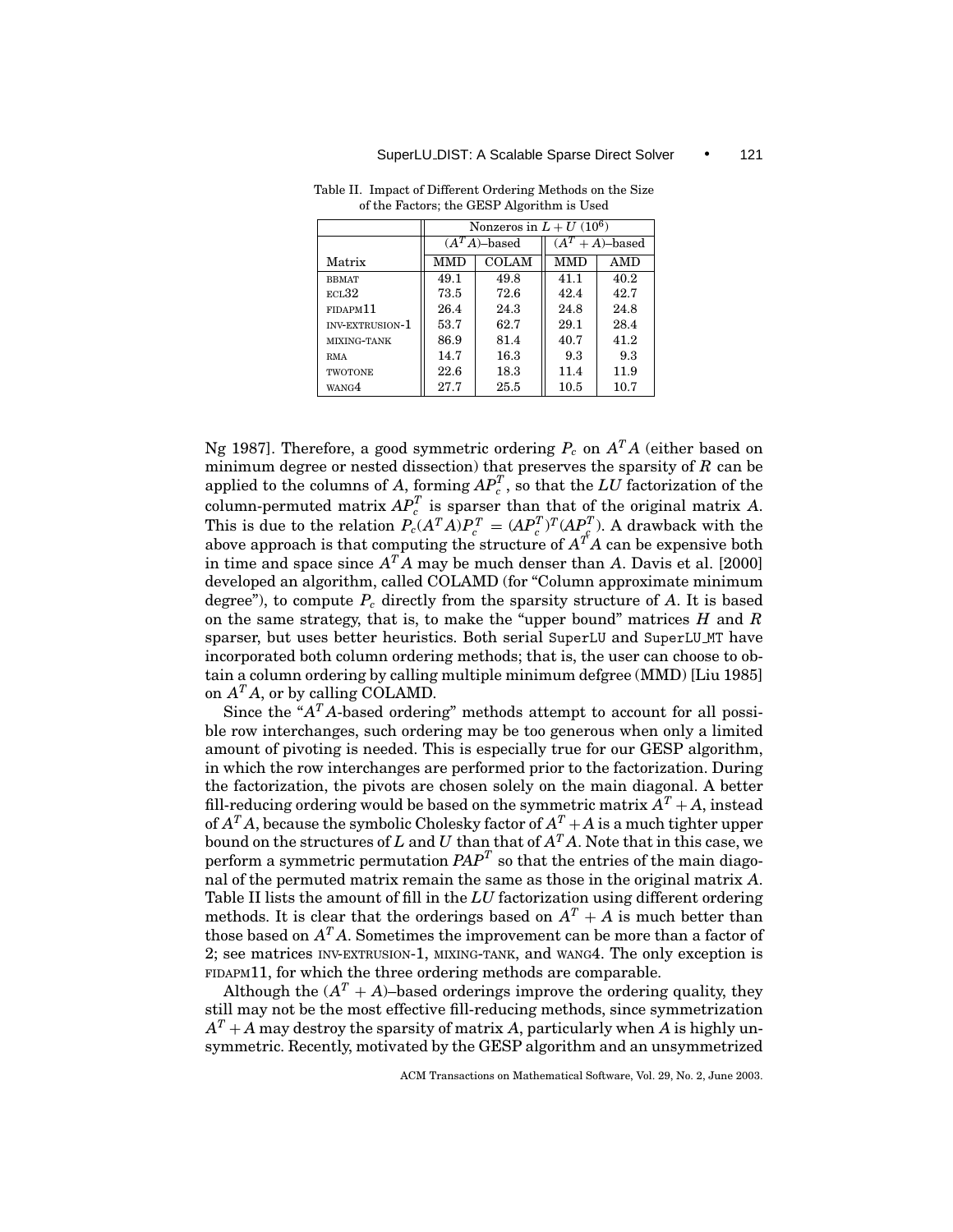multifrontal method [Amestoy and Puglisi 2002], Amestoy, Li and Ng [Amestoy et al. 2003] proposed a new symmetric ordering scheme that does not require any symmetrization of the underlying matrix, that is, it works directly on matrix *A* itself. The scheme is similar to the Markowitz [1957] scheme, but limits the pivot search to the entries on the main diagonal. The efficient implementation is similar to that of approximate minimum degree (AMD) [Amestoy et al. 1996], but it generalizes the (symmetric) quotient graph to the bipartite quotient graph to model the unsymmetric node elimination. The preliminary results show that the new ordering method reduces the amount of fill by 10% on average for very unsymmetric matrices, when compared with applying AMD to  $A^T + A$ . In the future, we will incorporate this new ordering algorithm into SuperLU DIST.

The better choice of sparsity ordering algorithm is indeed an added benefit of the GESP algorithm over GEPP. Throughout the paper, we only report the results using the ordering algorithms based on  $A<sup>T</sup> + A$ .

# 3. PARALLEL ALGORITHMS

In this section, we describe our design, implementation, and the performance of the distributed algorithms for two major steps of the GESP method: sparse *LU* factorization (step (4)) and sparse triangular solve (step (5)). Our implementation uses the Message Passage Interface (MPI) [MPI n.d.] to communicate data. We have tested the code on a number of platforms, such as Cray T3E, IBM SP, and Berkeley NOW.

# 3.1 Matrix to Processor Mapping and Distributed Data Structure

We distribute the matrix in a two-dimensional block-cyclic fashion. In this distribution, the *P* processes are arranged as a 2D process grid of shape *nprow*  $\times$  *npcol*. The matrix is partitioned into blocks of submatrices. The block definition is based on the notion of *unsymmetric supernode* first introduced in Demmel et al. [1999a]; it is defined over the matrix factor *L*. A supernode is a range (*r* : *s*) of columns of *L* with the triangular block just below the diagonal being full, and the same nonzero structure elsewhere (either full or zero). This supernode partition is used as the block partition in both row and column dimensions; that is, the diagonal blocks are square. If there are *N* supernodes in an *n*-by-*n* matrix, the matrix will be partitioned into  $N^2$  blocks of nonuniform size. The size of each block is matrix dependent. The off-diagonal blocks may be rectangular and need not be full. Furthermore, the columns in a block of *U* do not necessarily have the same row structure. We call a dense subcolumn in a block of *U* a *segment*. By block-cyclic layout, we mean block (*I*, *J*) is mapped onto the process at coordinate  $((I - 1) \text{ mod } n)$  *nprow*,  $(J - 1) \text{ mod } n$  *npcol*) of the process grid. During factorization, block *L*(*I*, *J*) is only needed by the processes on the process row  $((I - 1) \text{ mod } n$ *prow*), thus restricting the communication. Similarly, block  $U(I, J)$  is only needed by the processes on the process column ((*J* − 1) mod *npcol*). Figure 8 illustrates such a 2D block-cyclic layout.

Although a 1D partition is more natural to sparse matrices and is much easier to implement, a 2D layout strikes a good balance among locality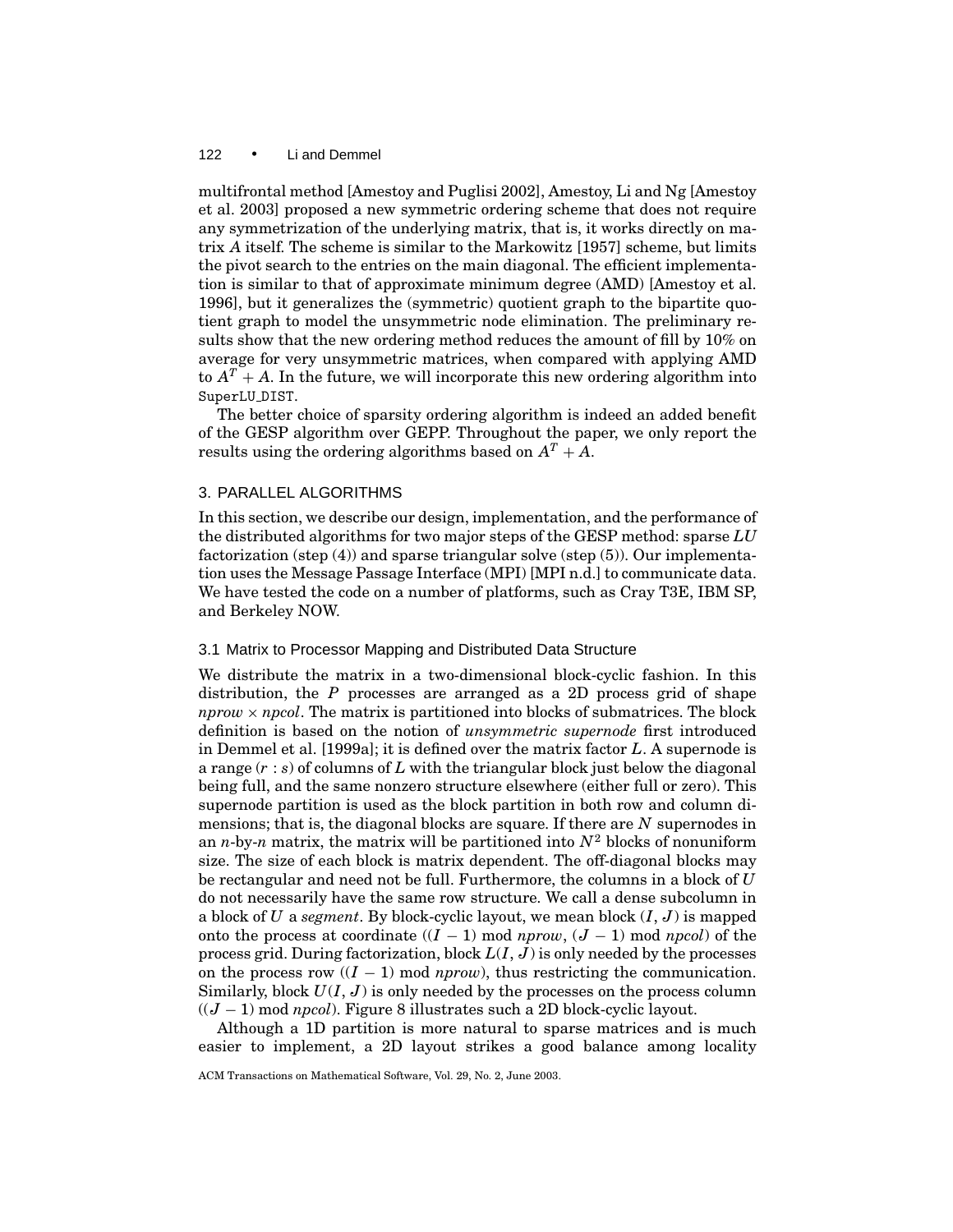



Fig. 8. The 2D block-cyclic layout and the data structure to store a local block column of *L*.

(by blocking), load balance (by cyclic mapping), and lower communication volume (by 2D mapping). 2D layouts have been demonstrated to be more scalable in the implementations for dense matrices [Blackford et al. 1997] and sparse Cholesky factorization [Gupta and Kumar 1995; Rothberg 1996].

We now describe the distributed data structures to store local submatrices. In the 2D blocking, each block column of *L* resides on more than one process, namely, a column of processes. For example, in Figure 8, the second block column of *L* resides on the column processes {1, 4}. Process 1 only owns two nonzero blocks, which are not contiguous in the global matrix. The schema on the right of Figure 8 depicts the data structure to store the nonzero blocks on a process. Besides the numerical values stored in a Fortran-style array nzval[] in columnmajor order, we need the information to interpret the location and row subscript of each nonzero. This is stored in an integer array index[], which includes the indices for the whole block column and for each individual block in it. The zero blocks are not stored; neither do we store the zeros in a nonzero block. Both lower and upper triangles of the diagonal block are stored in the *L* data structure. A process owns  $\lceil N/npcol \rceil$  block columns of *L*, so it needs  $\lceil N/npcol \rceil$ pairs of index/nzval arrays.

For matrix *U*, we use a row-oriented storage for the block rows owned by a process, although for the numerical values within each block we still use column-major order. Similarly to *L*, we also use a pair of index/nzval arrays to store a block row of *U*. Due to asymmetry, each nonzero block in *U* has the skyline structure as shown in Figure 8 (see Demmel et al. [1999a] for details on the skyline structure). Therefore, the organization of the index[] array is different from that of *L*, which we omit showing in the figure.

The user can control the partitioning and mapping. First, the user can set the *maximum block size* parameter. The symbolic factorization algorithm identifies supernodes, and chops the large supernodes into smaller ones if their sizes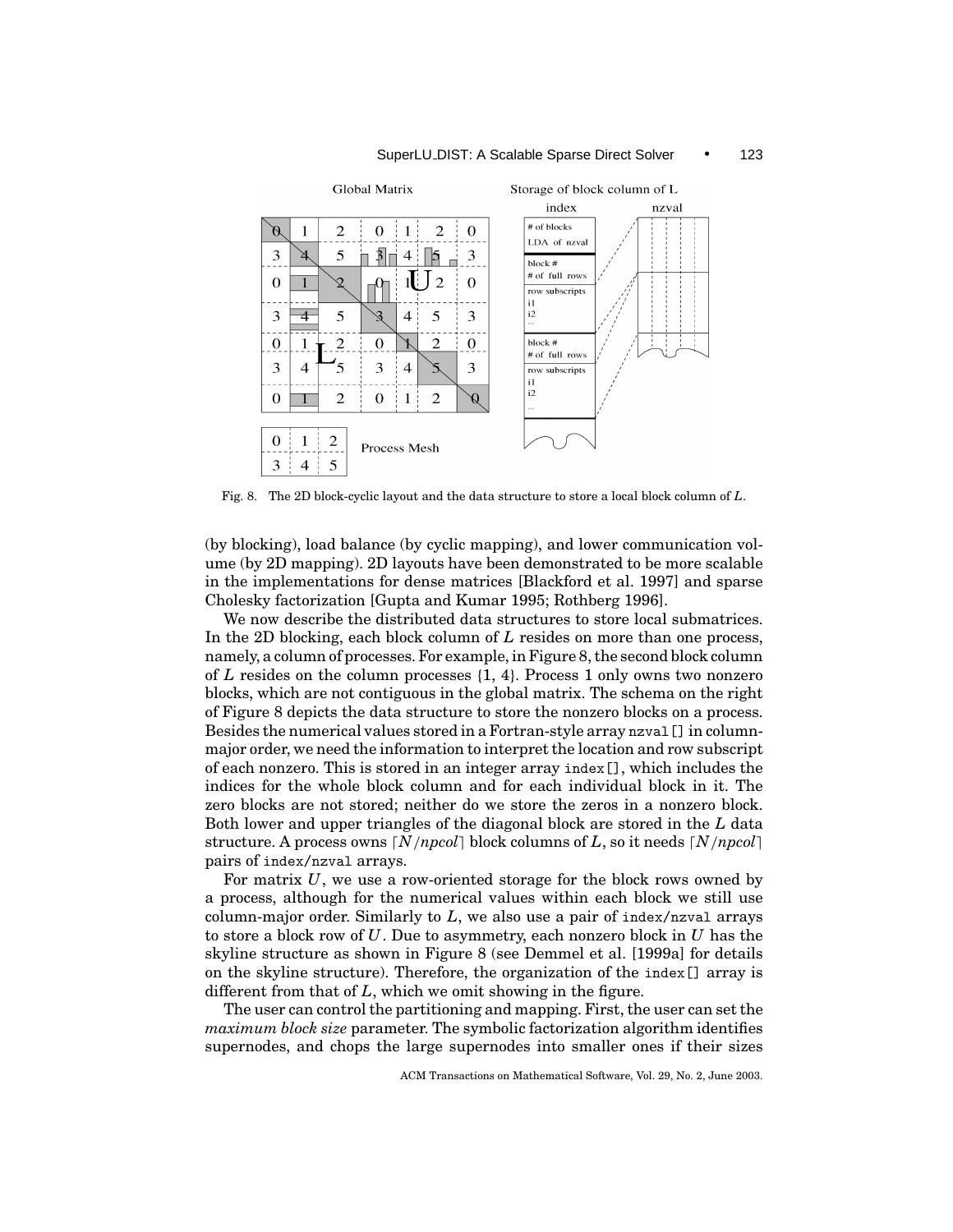

Fig. 9. Illustration of the numerical kernels used in SuperLU DIST.

exceed this parameter. The supernodes may be smaller than this parameter due to sparsity, and the blocks are then defined by the supernode boundaries. (That is, supernodes can be smaller than the maximum block size but never larger.) Our experience has shown that a good value for this parameter on the IBM SP2 is around 40, while on the Cray T3E it is around 24, because T3E has smaller caches on each processor. Second, the user can set the shape of the process grid, such as  $2 \times 3$  or  $3 \times 2$ . Better performance is obtained when the process row dimension is kept slightly smaller than the process column dimension. Since we do no dynamic pivoting, block partitioning and the setup of the data structure can all be performed in the symbolic algorithm. This is much cheaper to execute as opposed to partial pivoting, where the size of the data structure cannot be forecast and must be determined on the fly as factorization proceeds.

# 3.2 Numerical Kernel Based on Level 3 BLAS

The main numerical kernel during the factorization is a block update corresponding to the rank-*k* update to the Schur complement:

$$
A(I, J) \leftarrow A(I, J) - L(I, K) \times U(K, J);
$$

see Figure 9. In earlier versions of SuperLU, this computation was based on Level 2.5 basic linear algebra subroutines (BLAS). That is, we call the Level 2 BLAS routine GEMV (matrix-vector product) but with multiple vectors (segments), and the matrix  $L(I, K)$  is kept in cache across these multiple calls. This to some extent mimics the Level 3 BLAS GEMM (matrix-matrix product) performance. However, the difference between Level 2.5 and Level 3 is still quite large on many machines, for example, the IBM SP2. This motivated us to modify the kernel in the following way in order to use Level 3 BLAS. For best performance, we distinguish two cases corresponding to the two shapes of a  $U(K, J)$  block.

- —*The segments in U*(*K*, *J*) *are of same height, as shown in Figure 9 (a).* Since the nonzero segments are stored contiguously in memory, we can call GEMM directly, without performing operations on any zeros.
- —*The segments in*  $U(K, J)$  are of different heights, as shown in Figure 9(b). In this case, we first copy the segments into a temporary working array *T*, with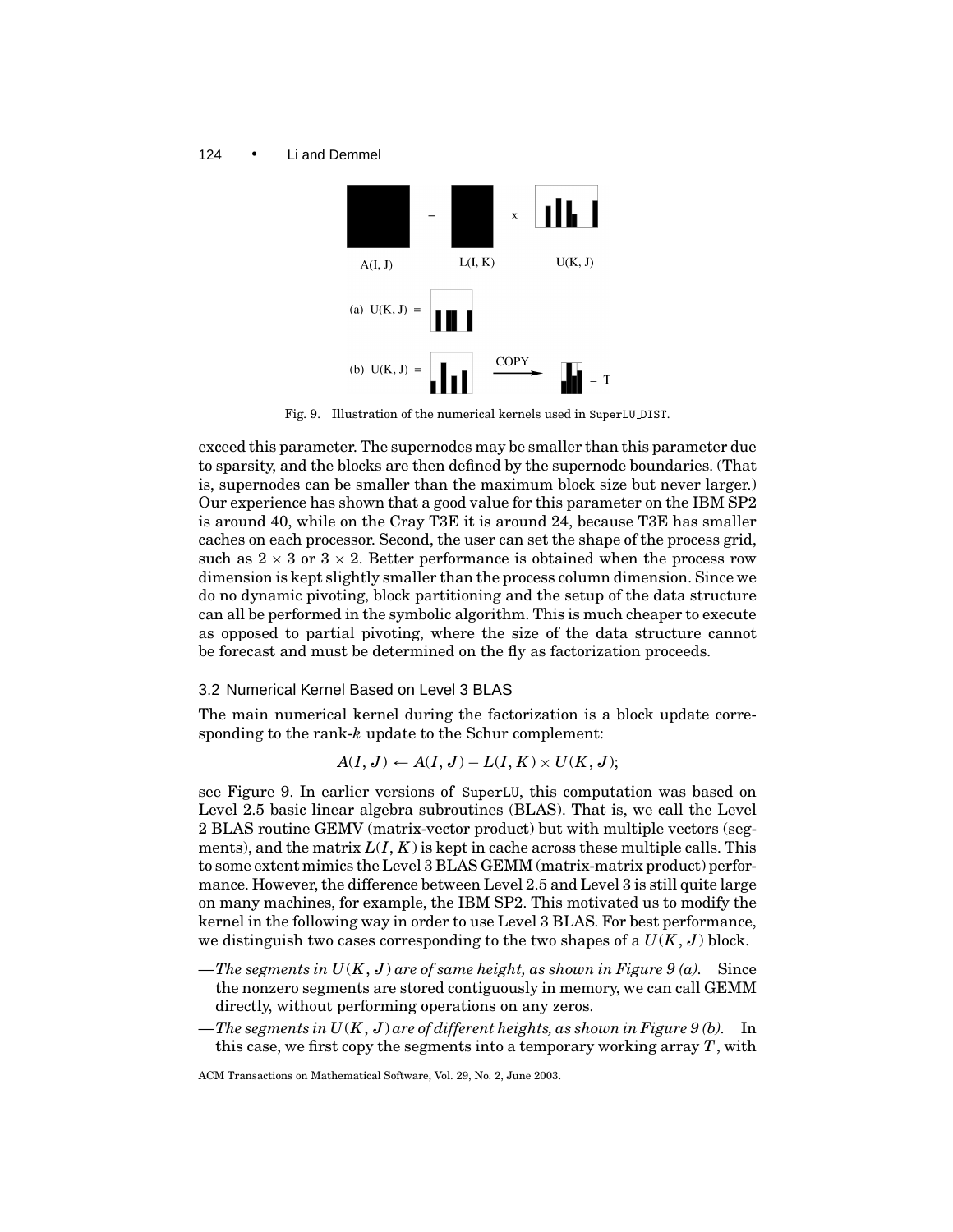some leading zeros padded if necessary. We then call GEMM using  $L(I, K)$ and *T* (instead of  $U(K, J)$ ). We perform some extra floating-point operations for those padding zeros. The copying itself does not incur a runtime cost, because the data must be loaded in the cache anyway. The working storage *T* is bounded by the maximum block size, which is a tunable parameter. For example, we usually use  $40 \times 40$  on the IBM SP2 and  $24 \times 24$  on the Cray T3E.

Compared with the Level 2.5 BLAS kernel, this Level 3 BLAS kernel improved the uniprocessor factorization time by about 20% to 40% on the IBM SP2. A performance gain was also observed on the Cray T3E. It is clear that the extra operations are well offset by the benefit of the more efficient Level 3 BLAS routines.

# 3.3 Parallel Factorization with Pipelining

In this subsection, we first describe in detail how the parallel factorization algorithm utilizes the pipeline effect. Then we discuss how to improve the performance robustness by introducing immediate sends and receives. The following notation will be used in Figure 11 and throughout the discussion. MATLAB notation is used for integer ranges and submatrices.

# —Process IDs

- $-{\rm PROC}_c(K)$ : the set of column processes that own block column K. For example, in Figure 8,  $PROC_c(3) = PROC_c(6) = \{2, 5\}.$
- $-{\text{PROC}_r(K)}$ : the set of row processes that own block row *K*.
	- For example, in Figure 8,  $PROC_r(1) = PROC_r(3) = \{0, 1, 2\}.$
- $-P_K = PROC_c(K) \cap PROC_r(K)$ .
- —*me*: the process rank as illustrated in Figure 8.
- —Tasks labelled in Figure 11
	- $-F$  (...): Factorize a block column or a block row<sup>2</sup>
	- —S (...): Send a block column or a block row
	- $-R$  (...): Receive a block column or a block row
	- $-$ U<sup>(k)</sup>(...): Update the trailing submatrix using  $L(:, K)$  and  $U(K,:)$

The parallel sparse *LU* factorization algorithm is right-looking and loosely synchronous, as shown in Figure 10. It loops over the number of supernodes. The *K* th iteration of the loop consists of three steps: (1) the process set  $PROC_c(K)$ factors the block column  $L(K : N, K)$ ; (2) the process set  $PROC_r(K)$  factors the block row  $U(K, K + 1 : N)$ ; and (3) all the processes perform the Schur complement update by  $L(K + 1 : N, K)$  and  $U(K, K + 1 : N)$ . The last step represents most of the work and also exhibits more parallelism than the other two steps.

In the actual implementation we use a *pipelined* organization so that processes *PROC<sub>c</sub>*( $K + 1$ ) will start step (1) of iteration  $K + 1$  as soon as the rank-*k* update (step  $(3)$ ) of iteration *K* to block column  $K+1$  finishes, before completing the update to the trailing matrix  $A(K+1:N, K+2:N)$  owned by  $PROC_c(K+1)$ .

<sup>&</sup>lt;sup>2</sup>There is also communication involved in this task, but it is negligible, and so is omitted in the discussion.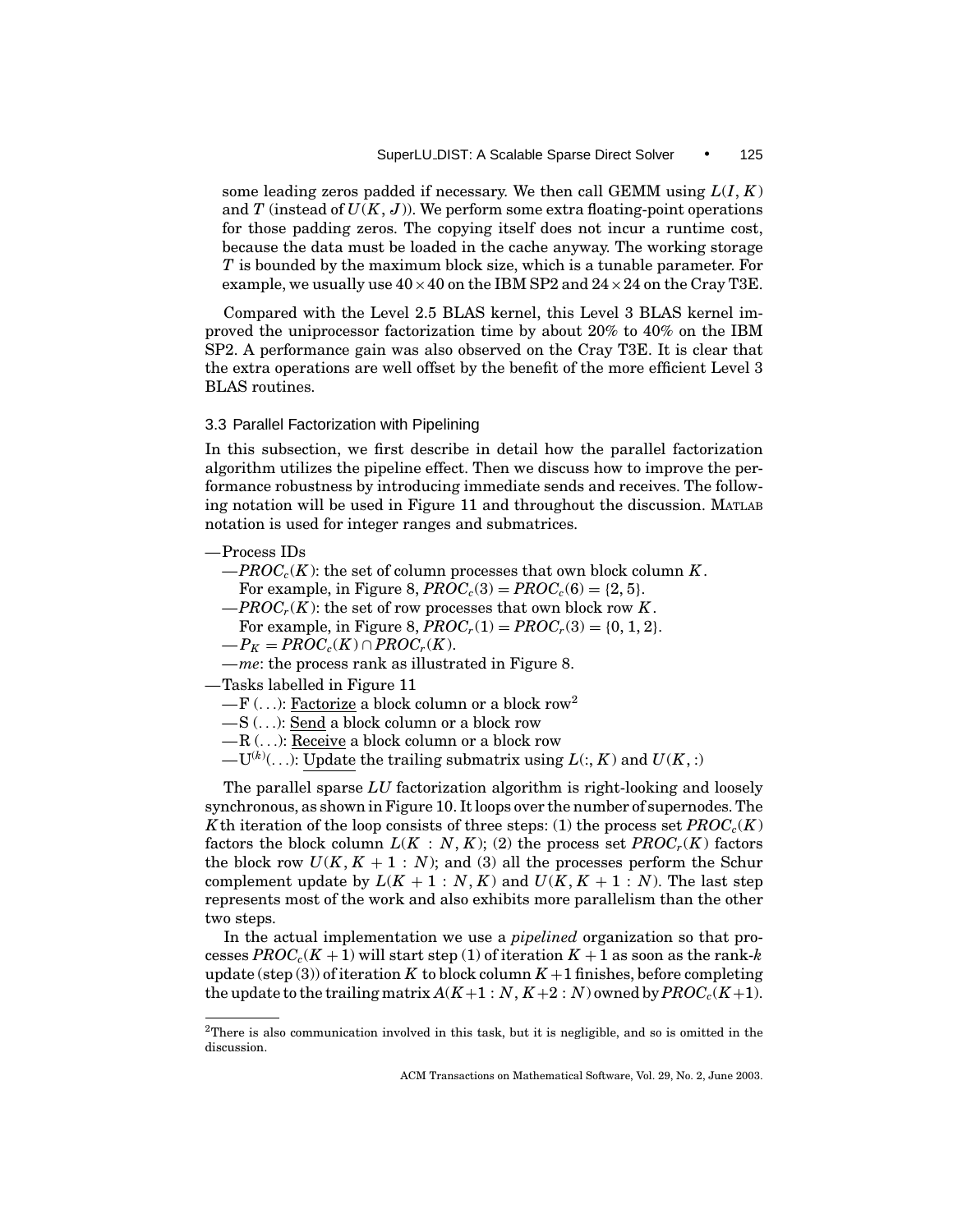

Fig. 10. The parallel right-looking *LU* factorization.



Fig. 11. Illustration of the pipeline at steps *K* and *K* + 1 during the SuperLU factorization.

Figure 11 illustrates this idea using Steps *K* and *K* + 1 of the algorithm. In the figure, we show the activities of the four process groups along the time line. The path marked with the dashed line represents the critical path, that is, the parallel runtime can be reduced only if the critical path is shortened. The block factorization tasks "F  $($ ...)" are usually on the critical path, whereas the update tasks "U (...)" are often overlapped with the other tasks. There is lack of parallelism for the "F  $(\ldots)$ " tasks in Steps (1) and (2), because only one set of column processes or row processes participate in these tasks. This pipelining mechanism alleviates this problem. For instance, on 64 processors of the Cray T3E, we observed speedups of between 10% and 40% over the nonpipelined implementation as in Figure 10.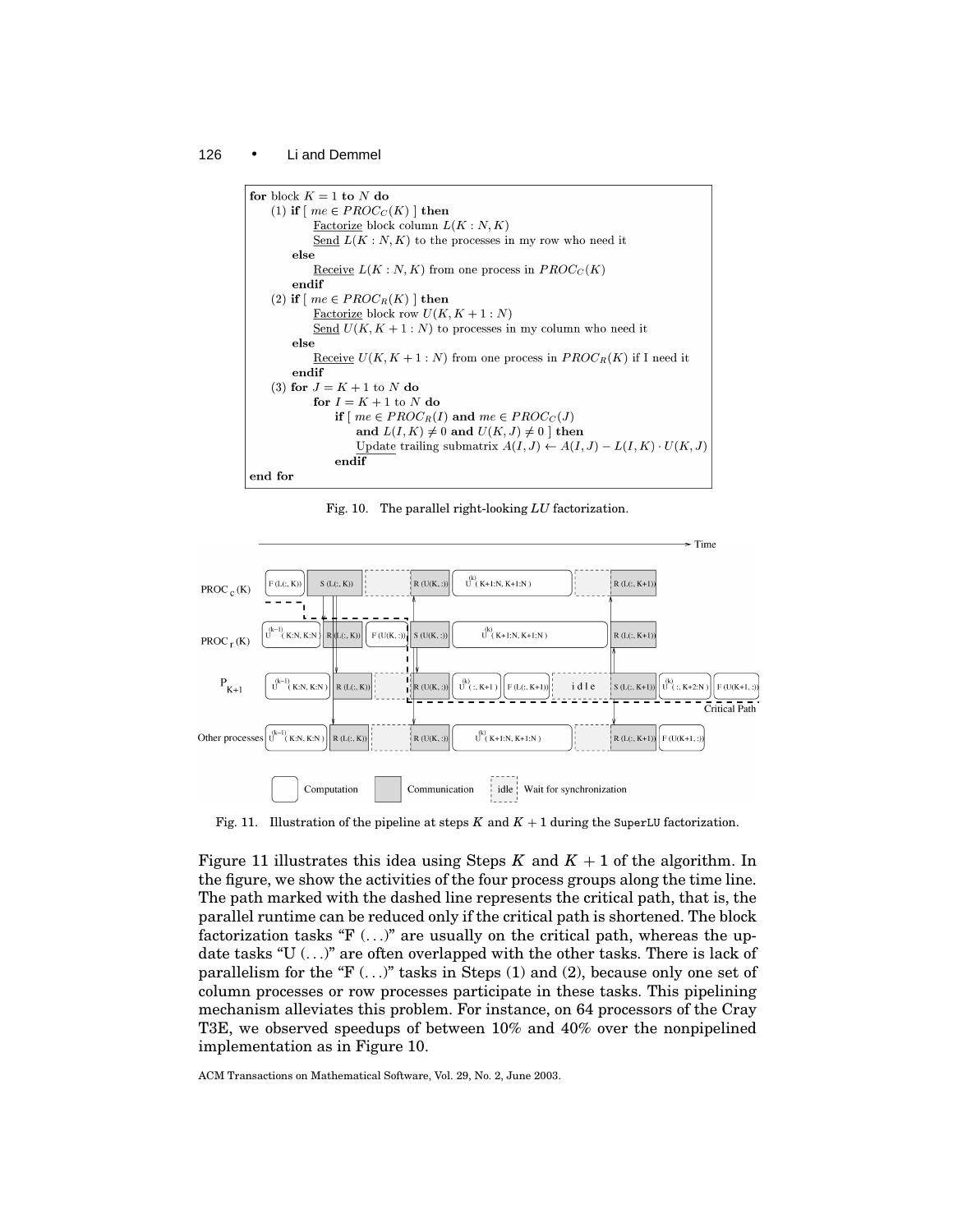In an earlier version of the code, we used mpi's standard send and receive operations mpi send and mpi recv for the message transfer tasks "S  $(...)$ " and "R (...)." In Figure 11, we see idle time (longer send) during the sending of "S (*L*(:  $(K + 1)$ <sup>r</sup> for process  $P_{K+1}$  on the critical path. This can happen if the sender and receiver are required to handshake before proceeding, as is the case with large messages that exceed the MPI internal buffer size [Amestoy et al. 2001b]. That is, process  $P_{K+1}$  posts mpi send long before processes  $PROC<sub>r</sub>(K)$  post the matching mpi recv, and the sender must be blocked to wait for mpi recv. To avoid this synchronization cost, we introduced the nonblocking send and receive primitives, mpi isend and mpi irecv as follows:

- —For the sender, we simply replace mpi send by mpi isend. This could eliminate the idle time during the send "S  $(L(:, K + 1))$ " shown in Figure 11.
- —For the receiver, we will post mpi irecv much earlier than we actually need the data. For example, for processes  $PROC_r(K)$  in Figure 11, we could post "R  $(L(:, K + 1))$ " before "U  $(A(K + 1 : N, K + 1 : N))$ ." That is, as soon as we have received a message using mpi\_wait, we will post the mpi\_irecv for the next message, before performing the local computation with the just-arrived message.

To implement this idea, we need to provide user-level buffer space to accommodate the messages in transit. Since for each process, there is only one outstanding message to be received, we only need one extra buffer. Figure 12 sketches the pipelining algorithm using mpi\_isend and mpi\_irecv. The main difference from Figure 10 is in step (3). In the new algorithm, the original step (3) is split into two substeps (3.1) and (3.2). Step (3.1) implements a look-ahead scheme. Here, we only update the  $(K + 1)$ st block column, then immediately factorize this column and post send and receive of the factorized column for the  $(K+1)$ st iteration of the loop. This message transfer will overlap with the rest of the trailing submatrix update appearing in step  $(3.2)$ . In step  $(1)$ , the processes wait for the posted send and receive to complete. In particular, mpi wait in line 9 is matched with the posted  $mpi$  isend in line 23 (and 3); mpi wait in line 11 is matched with the posted mpi irecv in line 25 (and 5).

We observed a big performance difference between the blocking and nonblocking versions of the codes on the Cray T3E. With an increasing number of processors, the message size is usually decreasing. We show this in Table III, because the smaller message size implies that there is less handshaking between the sender and receiver in the blocking code. Thus, the performance gain of the nonblocking code on a large number of processors is less dramatic than that on a smaller number of processors. The largest performance gain occurs at four processors, where the nonblocking code is almost twice as fast as the blocking code.

# 3.4 Parallel Triangular Solution

The sparse triangular solves are also designed around the same distributed data structure (i.e., there is no data redistribution). bThe forward substitution proceeds from the bottom of the elimination tree (etree of  $A^T + A$ ) to the root,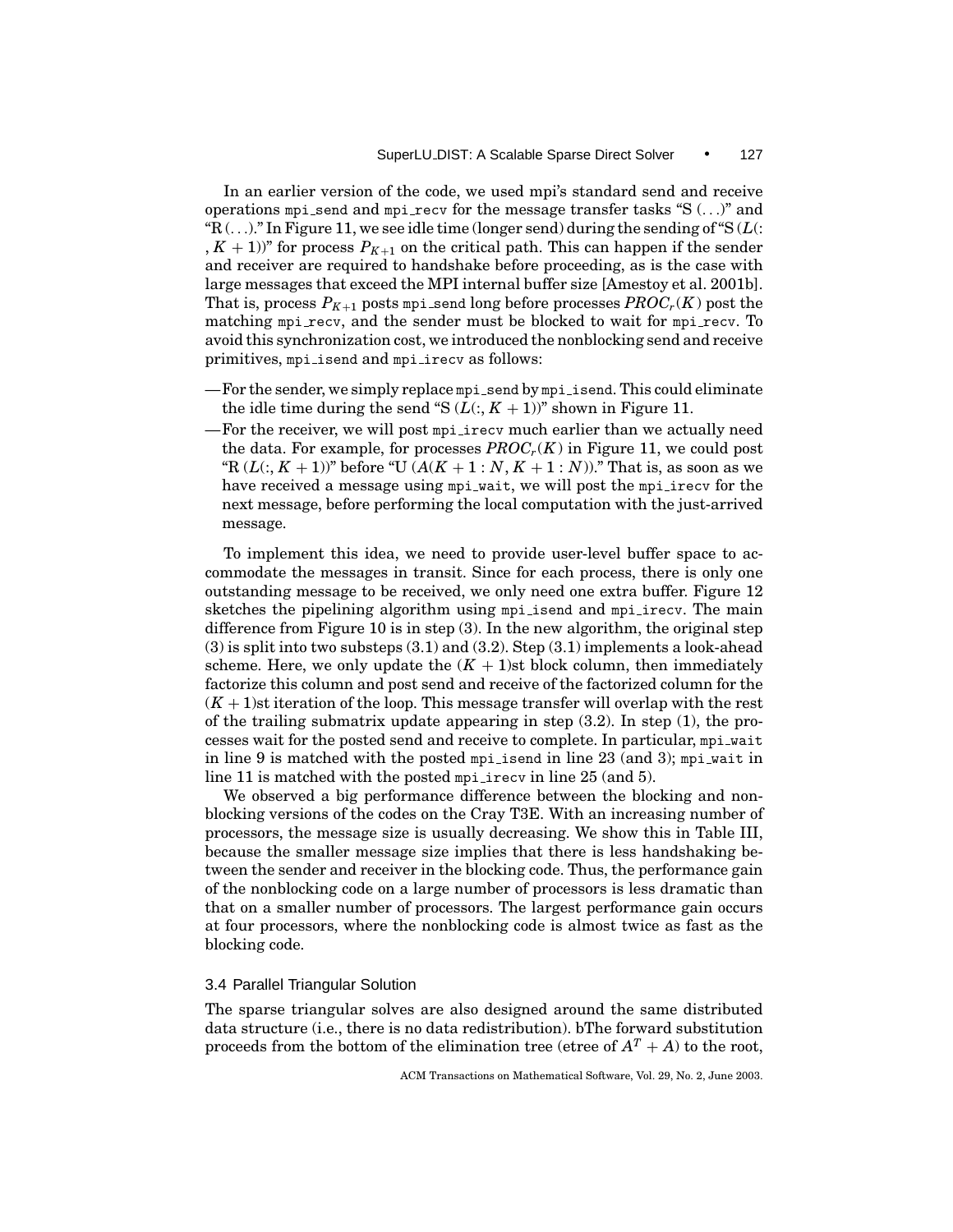-- Set up the initial stage for the pipeline  $-$ -  $*/$ 1. if  $\lceil me \in PROC_c(1) \rceil$  then  $\overline{2}$ . Factorize block column  $L(1:N,1)$ <u>Post send</u>  $L(1:N,1)$  to the processes in my row who need it  $(-mpi$ *send* - )  $\mathbf{3}$ . 4. else  $5.$ Post receive  $L(1:N,1)$  from one process in  $PROC_c(1)$  if I need it  $(-mpi\_irecv-)$ 6. endif  $/*$  — Main pipeline loop — \*/ 7. for block  $K = 1$  to N do 8. (1) if  $\lceil me \in PROC_{c}(K) \rceil$  then Wait for the posted send of  $L(K: N, K)$  to complete  $(-mpi_w + (-1)^m)$ 9.  $10.$ else  $11.$ Wait for the posted receive of  $L(K : N, K)$  to complete  $(-mpi\_wait-)$ 12.  $_{\rm endif}$ 13. (2) if  $[me \in PROC_r(K)]$  then 14. Factorize block row  $U(K, K + 1 : N)$  $15.$ Send  $U(K, K + 1 : N)$  to processes in my column who need it 16. else Receive  $U(K, K + 1 : N)$  from one process in  $PROC_r(K)$  (if I need it) 17. 18.  $_{\rm endif}$ 19. (3.1) if  $[K + 1 \leq N]$  then  $\sqrt{*}$  — Factor-ahead scheme —  $*/$ 20. if  $\lceil me \in PROC_{c}(K+1) \rceil$  then  $21.$ Update  $(K + 1)$ -st column  $A(:, K + 1) \leftarrow A(:, K + 1) - L(:, K) \cdot U(K, K + 1)$ 22.  $\overline{\text{Factorize}}$  block column  $L(:, K + 1)$ 23. Post send  $L(:, K + 1)$  to the processes in my row who need it  $(-mpi\_isend - )$ 24. else 25. Post receive  $L(:, K + 1)$  from one process in  $PROC_c(K + 1)$  (- mpi-irecv - ) 26. endif 27. endif 28. (3.2) for  $J = K + 2$  to N do 29. for  $I = K + 1$  to N do 30. if  $\lceil me \in PROC_r(I)$  and  $me \in PROC_c(J)$ 31. and  $L(I, K) \neq 0$  and  $U(K, J) \neq 0$  ] then Update trailing submatrix  $A(I, J) \leftarrow A(I, J) - L(I, K) \cdot U(K, J)$ 32. 33.  $endif$ 34. end for 35. end for 36. end for

Fig. 12. Parallel *LU* factorization with nonblocking send and receive.

|                 |          | Number of processors |      |      |      |      |  |  |
|-----------------|----------|----------------------|------|------|------|------|--|--|
| Matrix          | Ordering | 4                    | 8    | 16   | 32   | 64   |  |  |
| <b>BBMAT</b>    | AMD      | 0.19                 | 0.18 | 0.09 | 0.09 | 0.05 |  |  |
| ECL32           | AMD      | 0.32                 | 0.32 | 0.16 | 0.16 | 0.09 |  |  |
| INV-EXTRUSION-1 | AMD      | 0.24                 | 0.24 | 0.12 | 0.12 | 0.07 |  |  |
| MIXING-TANK     | AMD      | 0.32                 | 0.33 | 0.17 | 0.16 | 0.09 |  |  |

Table III. Maximum Size of the Message (in Mbytes) During the Factorization

whereas the back substitution proceeds from the root to the bottom. Figure 13 outlines the algorithm for sparse lower triangular solve. The algorithm is based on a sequential "inner-product" formulation. In this formulation, before we solve for the *K* th subvector  $x(K)$ , the update from the inner-product of  $L(K, 1: K-1)$ and  $x(1 : K - 1)$  must be accumulated and then subtracted from  $b(K)$ . The diagonal process, at the coordinate (*K* mod *nprow*, *K* mod *npcol*) of the process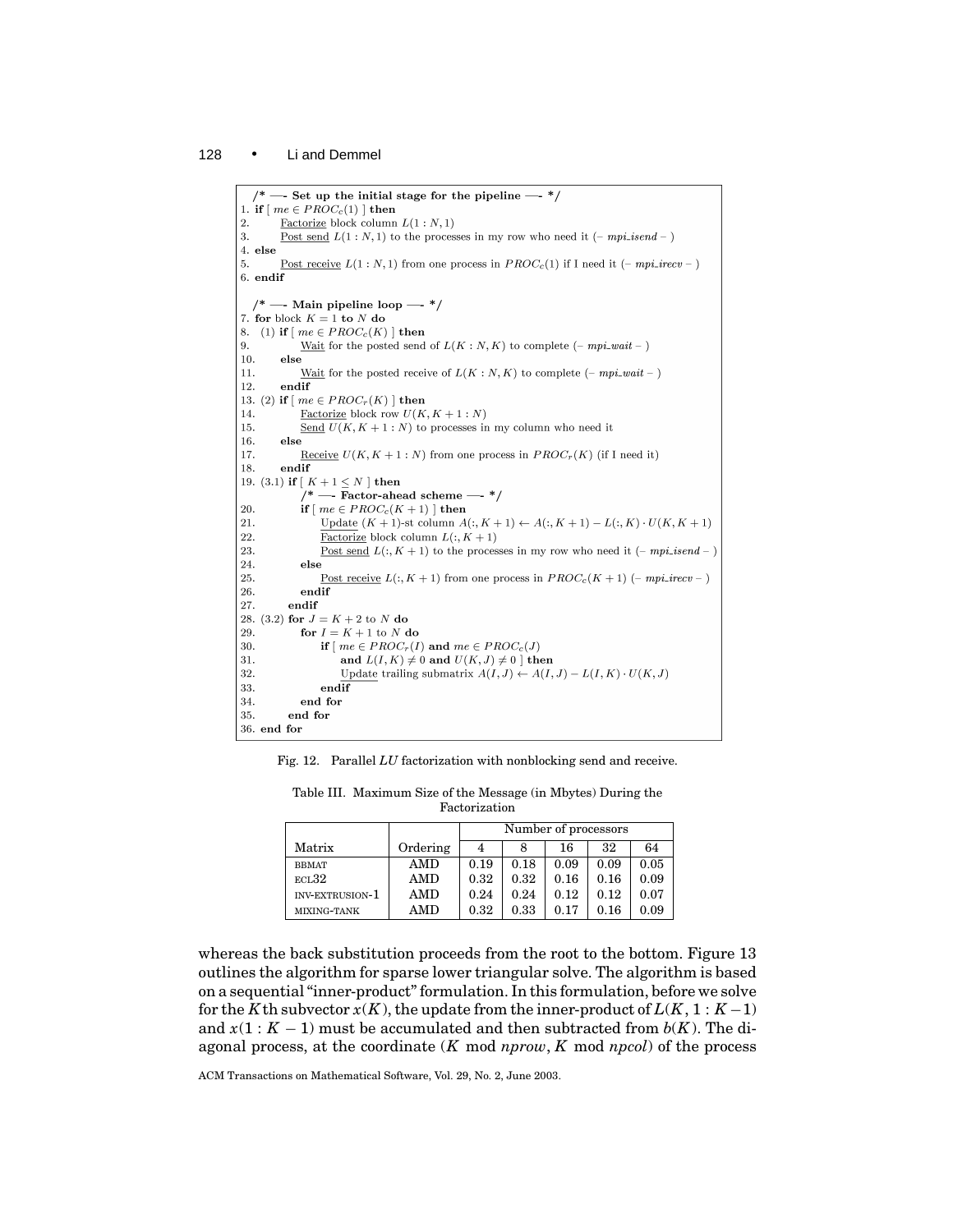```
1. Let mycol (myrow) be my process column (row) coordinate in the process grid
2. x = b; lsum = 0/* — Compute leaf nodes — */
3. for block K = 1 to N
       if (myrow = (K \mod nprow) and mycol = (K \mod npcol) and freev[K] = 0)
4.
           x(K) = L(K,K)^{-1} \cdot x(K)5.6.
           Send x(K) to the column processes PROC_C(K)endif
7.
8. end for
  /* \longrightarrow Compute internal nodes -*/9. while (I have more work) do
10.
       Receive a message
       if ( message is x(K) )
11.for each of my L(I, K) \neq 0, I > K12.
13.
               lsum(I) = lsum(I) + L(I, K) \cdot x(K)14.fmod(I) = fmod(I) - 115.
               if ( fmod(I) = 0 )
                   Send \lim_{I \to \infty} (I) to the diagonal process that holds x(I)16.
17.
               endif
           end for
18.
19else if (message is lsum(K))
           x(K) = x(K) - lsum(K);20.
           freev(K) = freev(K) - 121.
22.
           if (frecv(K) = 0)
               x(K) = L(K, K)^{-1} \cdot x(K)23.
24.
               Send x(K) to the column processes PROC_C(K)25.
           endif
26.
       endif
27. end while
```
Fig. 13. Parallel lower triangular solve  $L \cdot x = b$ .

grid, is responsible for solving for  $x(K)$ . Since each block row  $L(K, 1: K - 1)$  is distributed among the row process set  $PROC_R(K)$ , the inner-product is formed in a distributed way. Each process stores the partial sum in  $lsum(K)$  locally. After it accumulates all the product contributions from various blocks, it sends the partial sum to the diagonal process that holds  $x(K)$ . This is like a reduction operation among a row process set, except that some processes may not participate in this reduction if they do not have any nonzero block in this block row. Two counters, *frecv* and *fmod*, are used to facilitate the asynchronous execution of different operations.  $\text{fmod}(K)$  counts the number of local block products to be summed into  $lsum(K)$ . When  $fmod(K)$  becomes zero, the partial sum  $lsum(K)$ is sent to the owner of  $x(K)$ . *frecv*[*K*] counts the number of process updates to  $x(K)$  to be received by the owner of  $x(K)$ . This is needed because, due to sparsity, not all processes in  $PROC_R(K)$  contribute to the update. When  $\text{free}(K)$ becomes zero, all the needed inner-product updates to  $x(K)$  are complete and  $x(K)$  can then be solved.

The execution of the program is *message-driven*. A process may receive two types of messages: one is the partial sum  $lsum(K)$ , another is the solution subvector  $x(K)$ . Appropriate action is taken according to the message type. The asynchronous communication enables large overlapping between communication and computation. This is very important because the communication to computation ratio is much higher in triangular solve than in factorization.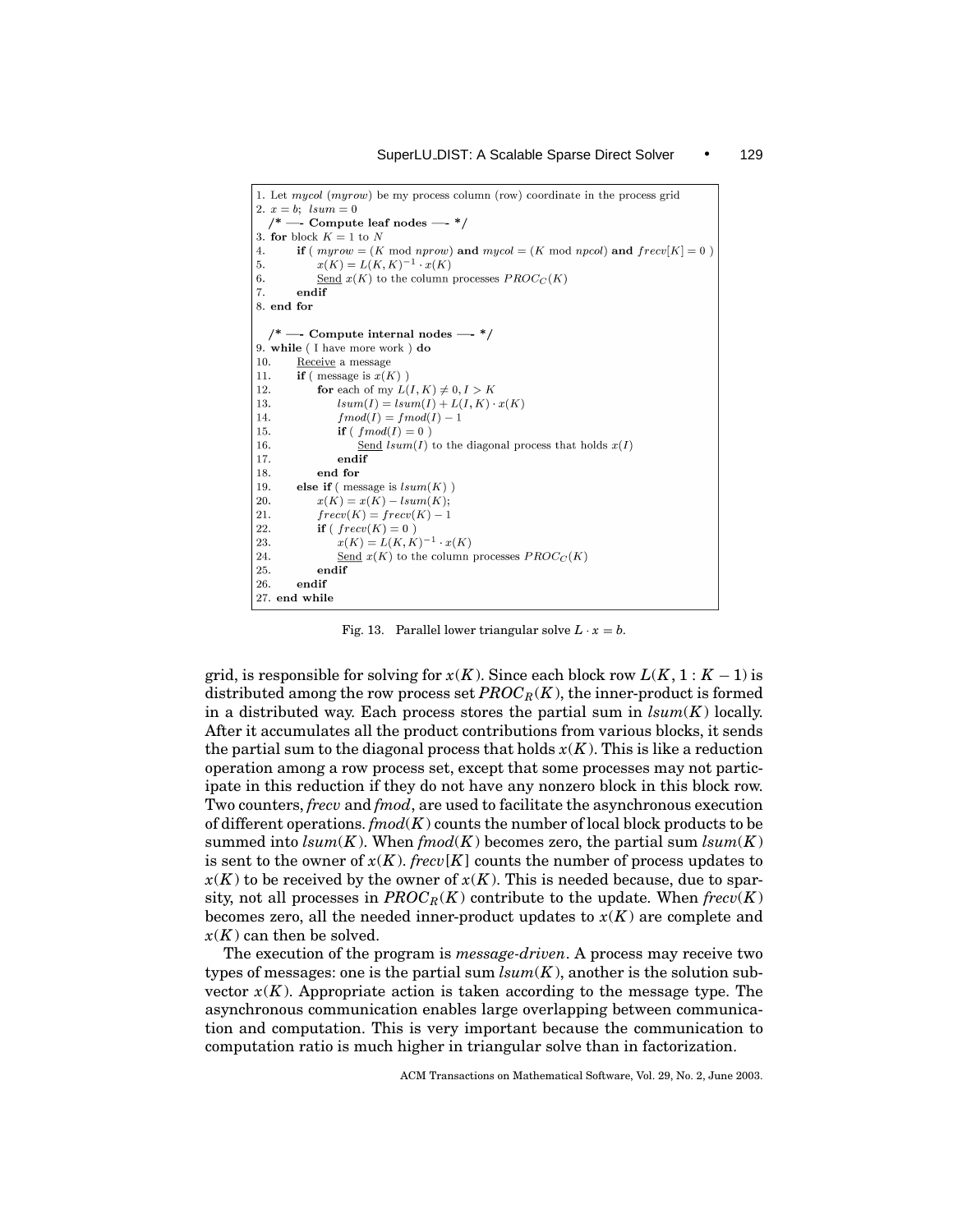Table IV. Characteristics of the Large Matrices (N-Sym is the fraction of nonzeros matched by equal values in symmetric locations. S-Sym is the fraction of nonzeros matched by nonzeros in symmetric locations)

|                 |        |         |       |       | MC64  | $nnz(L+U)$ | Flops        |
|-----------------|--------|---------|-------|-------|-------|------------|--------------|
|                 | Order  | nnz(A)  | N-Sym | S-Sym | S-Sym | $(10^6)$   | $\rm (10^9)$ |
| <b>BBMAT</b>    | 38744  | 1771722 | 0.02  | 0.54  | 0.50  | 41.1       | 34.0         |
| ECL32           | 51993  | 380415  | 0.66  | 0.93  | 0.93  | 42.4       | 68.3         |
| INV-EXTRUSION-1 | 30412  | 1793881 | 0.73  | 0.97  | 0.86  | 28.4       | 28.0         |
| MIXING-TANK     | 29957  | 1995041 | 0.98  | 1.00  | 0.91  | 41.2       | 64.6         |
| <b>TWOTONE</b>  | 120750 | 1224224 | 0.14  | 0.28  | 0.43  | 11.9       | 8.0          |
| WANG4           | 26068  | 177196  | 0.19  | 1.00  | 1.00  | 10.7       | 9.1          |

Table V. Factorization Time (in Seconds) on the Cray T3E ("—" indicates not enough memory. The best time is indicated in boldface. Note: MC64 is needed only by TWOTONE, and the time is 1.6 seconds)

|                 |         | Symb    | Number of processors |       |      |      |          |      |         |       |
|-----------------|---------|---------|----------------------|-------|------|------|----------|------|---------|-------|
| Matrix          | Ord.    | Time    |                      | 2x2   | 4x4  | 4x8  | 8x8      | 8x16 | 8x32    | 16x32 |
| <b>BBMAT</b>    | AMD     | 4.6     |                      | 64.7  | 21.3 | 12.8 | 9.2      | 7.2  | 6.7     | 6.8   |
|                 | ND      | 6.3     |                      | 132.9 | 39.8 | 23.5 | 15.6     | 11.1 | 9.9     | 9.6   |
| ECL32           | AMD     | 6.0     |                      | 106.8 | 31.2 | 18.3 | $12.3\,$ | 8.2  | 6.8     | 6.5   |
|                 | ND      | 3.9     |                      | 48.5  | 15.7 | 9.6  | 7.6      | 5.6  | 5.7     | 6.1   |
| INV-EXTRUSION-1 | ND      | 2.4     | 68.2                 | 21.3  | 8.2  | 5.6  | 4.9      | 3.7  | $3.5\,$ | 3.8   |
| MIXING-TANK     | ND      | 2.5     | 88.1                 | 25.2  | 8.6  | 5.6  | 4.6      | 3.1  | 3.1     | 3.1   |
| <b>TWOTONE</b>  | $MC64+$ |         |                      |       |      |      |          |      |         |       |
|                 | AMD     | $3.2\,$ |                      | 103.8 | 32.8 | 19.5 | 13.3     | 9.7  | 7.6     | 9.0   |
| WANG4           | AMD     | 1.3     | 57.0                 | 17.8  | 6.8  | 4.8  | 4.3      | 3.4  | 3.1     | 3.7   |

The algorithm for the upper triangular solve is similar, However, because of the row-oriented storage scheme used for matrix *U*, there is a slight complication in the actual implementation. Namely, we have to build two vertical linked lists to enable rapid access of the matrix entries in a block column of *U*.

# 4. PARALLEL PERFORMANCE AND SCALABILITY

In this section, we restrict our attention to several large matrices selected from our testbed in Table I, because only large problems need to use parallel machines. These matrices are representative of different application domains. The characteristics of these matrices are given in Table IV. The configuration of the GESP algorithm includes steps (2) to (5) in Figure 1, and iterative refinement in step (6). Only TWOTONE requires step (1). The timing results have been obtained on the Cray T3E-900 (512 450-MHz EV-5 processors, 256 Mbytes of memory per processor, 900 peak Megaflop rate per processor) installed at NERSC.

### 4.1 Factorization

We show in Table V the factorization time of SuperLU DIST. The symbolic analysis is not yet parallel. Although it takes very little time, its parallelization would enhance memory scalability, and will be our future work. There is an on-going work by Riedy [2003] on parallel bipartite matching algorithm. We will use it in place of MC64 in the future. For now, we start with a copy of the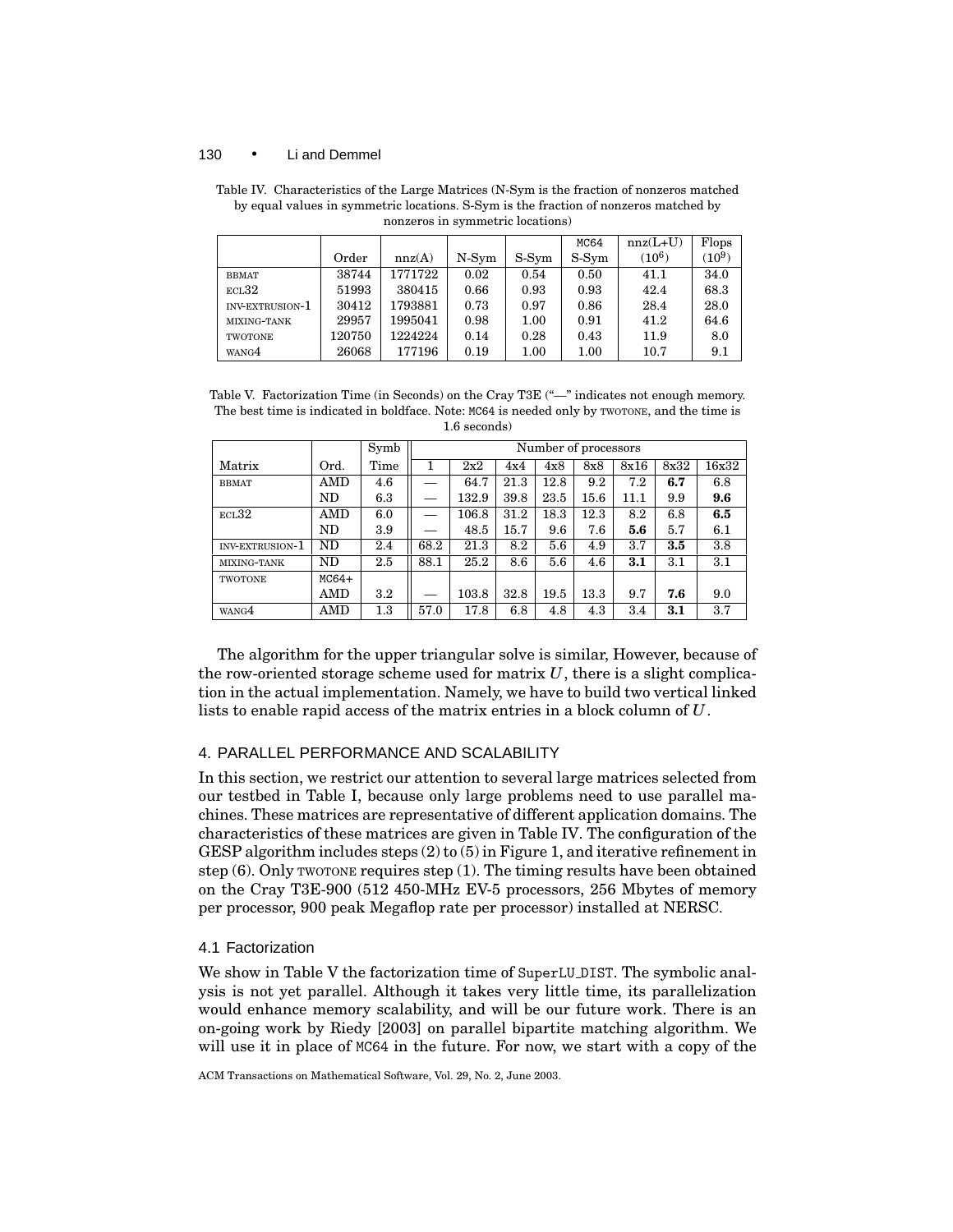|                 |         |      | Number of processors |        |      |     |        |      |     |        |  |
|-----------------|---------|------|----------------------|--------|------|-----|--------|------|-----|--------|--|
|                 |         | 2x2  |                      |        |      | 4x4 |        |      | 8x8 |        |  |
| Matrix          | Ord.    | Max  | Vol                  | Mes    | Max  | Vol | Mes    | Max  | Vol | Mes    |  |
| <b>BBMAT</b>    | AMD     | 0.18 | 81                   | 23412  | 0.09 | 61  | 34176  | 0.05 | 35  | 35035  |  |
|                 | ND      | 0.17 | 82                   | 30698  | 0.09 | 62  | 45598  | 0.04 | 36  | 50925  |  |
| ECL32           | AMD     | 0.32 | 90                   | 27437  | 0.16 | 67  | 37486  | 0.09 | 39  | 34981  |  |
|                 | ND      | 0.25 | 56                   | 28966  | 0.13 | 42  | 41172  | 0.07 | 24  | 41271  |  |
| INV-EXTRUSION-1 | ND      | 0.15 | 31                   | 17774  | 0.08 | 23  | 25824  | 0.05 | 13  | 27123  |  |
| MIXING-TANK     | ND      | 0.19 | 40                   | 13667  | 0.11 | 30  | 19635  | 0.05 | 18  | 19064  |  |
| <b>TWOTONE</b>  | $MC64+$ |      |                      |        |      |     |        |      |     |        |  |
|                 | AMD     | 0.26 | 27                   | 120006 | 0.15 | 20  | 153995 | 0.05 | 11  | 104906 |  |
| WANG4           | AMD     | 0.19 | 24                   | 27728  | 0.10 | 18  | 34495  | 0.05 | 10  | 27561  |  |

Table VI. Maximum Size of the Messages (Max in Mbytes), Average Volume of Communication (Vol in Mbytes), and Number of Messages per Processor (Mes)

entire matrix on each processor, and run steps (1) through (3) independently on each processor. The third column of Table V reports the time spent in the symbolic analysis. The memory requirement of the symbolic analysis is small, because we only store and manipulate the *supernodal graph* of *L* and the *skeleton graph* of *U*, which are much smaller than the graphs of *L* and *U*. (In the skeleton graph of *U*, only the first nonzero in a segment of *U* is stored.) The subsequent columns in the table show the numerical factorization time with a varying number of processors. For all these matrices, the algorithm can efficiently use 128 processors. Beyond 128 processors, not all matrices can benefit from the additional processor power. Only BBMAT with ND ordering [Karypis and Kumar 1998] and ECL32 with AMD [Amestoy et al. 1996] can benefit from using 512 processors. Our lack of other large unsymmetric systems gives us few data points in this regime. To further analyze the scalability of our solvers, we consider three-dimensional regular grid problems in Section 4.4.

We also observe that the algorithm does not always fully benefit from the reduction in the number of operations potentially available from the use of a nested dissection ordering (see BBMAT). There are several reasons, and the improvement remains as future work. First, the algorithm does not fully exploit the parallelism of the elimination dags. Second, the pipelining mechanism does not fully benefit from the sparsity of the factors (a blocked column factorization should be implemented). This also explains why it does not fully benefit from the better balanced tree generated by a nested dissection ordering.

To better understand the performance, we show in Table VI the average communication volume. The speed of communication can depend very much on the number and the size of the messages, and we also indicate the maximum size of the messages and the average number of messages per processor. With an increasing number of processors, the communication volume and the size of the messages usually decrease, whereas the total number of messages usually increase. This implies that on larger numbers of processors, it is important to be able to overlap the computation with communication of many small messages. Our use of nonblocking sends and receives in the loosely synchronous pipelining algorithm facilitates this.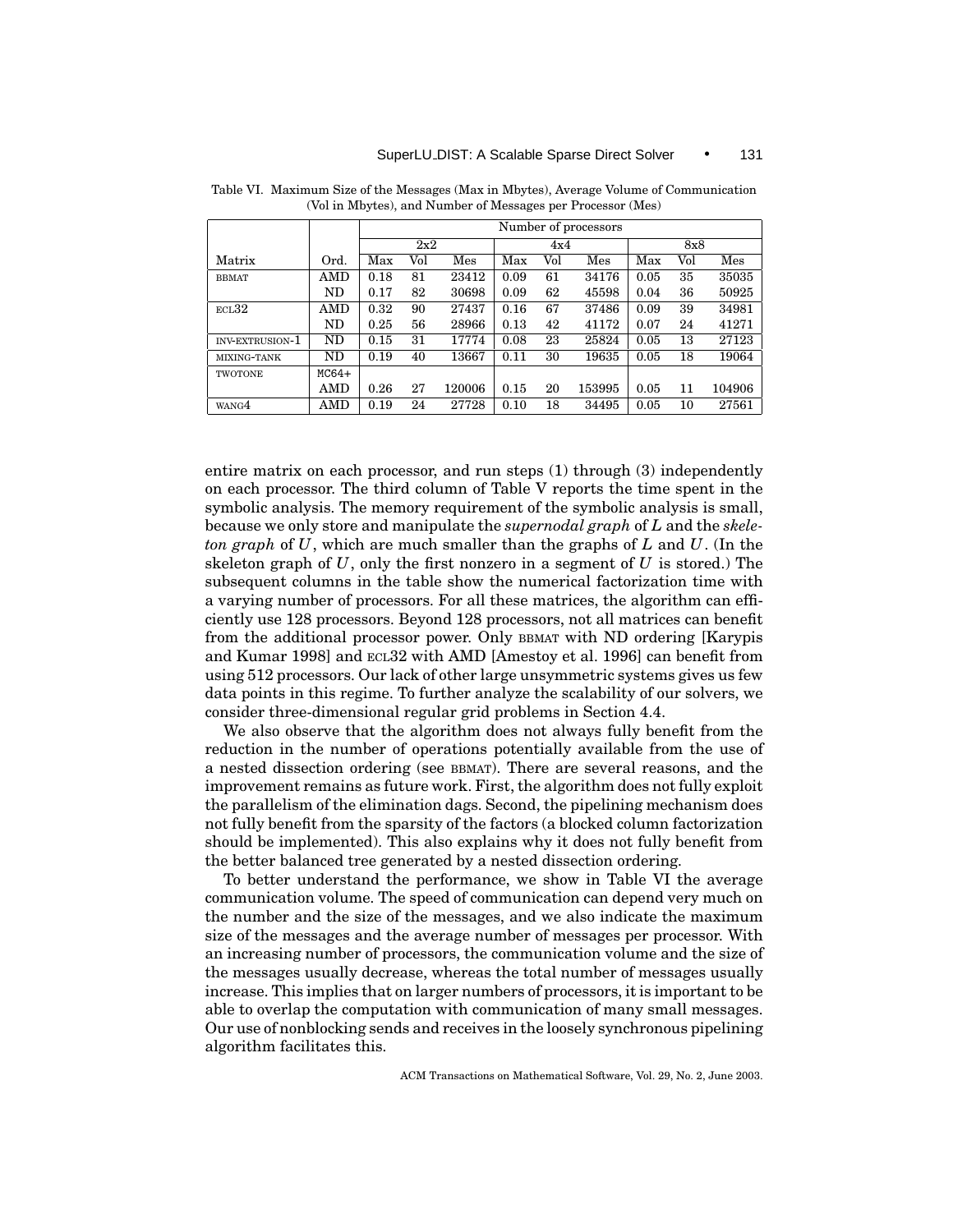|                 |         | IR       |      |      |      |      | Number of processors |      |      |       |
|-----------------|---------|----------|------|------|------|------|----------------------|------|------|-------|
| Matrix          | Ord.    | (Steps)  | 1    | 2x2  | 4x4  | 4x8  | 8x8                  | 8x16 | 8x32 | 16x32 |
| <b>BBMAT</b>    | AMD     | no.      |      | 1.39 | 0.78 | 0.75 | 0.49                 | 0.50 | 0.40 | 0.38  |
|                 |         | IR $(3)$ |      | 5.00 | 2.84 | 2.69 | 1.88                 | 1.74 | 1.44 | 1.38  |
|                 | ND      | no.      |      | 2.01 | 1.03 | 0.89 | 0.65                 | 0.60 | 0.57 | 0.43  |
|                 |         | IR $(3)$ |      | 6.86 | 3.66 | 3.19 | 2.44                 | 2.11 | 1.97 | 1.58  |
| ECL32           | AMD     | no.      |      | 1.87 | 1.09 | 1.09 | 0.68                 | 0.73 | 0.50 | 0.51  |
|                 |         | IR $(2)$ |      | 4.17 | 2.66 | 2.54 | 1.66                 | 1.68 | 1.19 | 1.22  |
|                 | ND      | no.      |      | 1.49 | 0.95 | 0.95 | 0.64                 | 0.64 | 0.47 | 0.43  |
|                 |         | IR $(2)$ |      | 3.37 | 2.47 | 2.25 | 1.63                 | 1.51 | 1.13 | 1.08  |
| INV-EXTRUSION-1 | ND      | no.      | 1.50 | 0.73 | 0.43 | 0.39 | 0.29                 | 0.27 | 0.22 | 0.19  |
|                 |         | IR $(3)$ | 6.19 | 2.77 | 1.65 | 1.51 | 1.16                 | 1.00 | 0.85 | 0.75  |
| MIXING-TANK     | ND      | no.      | 1.54 | 0.64 | 0.35 | 0.31 | 0.21                 | 0.22 | 0.17 | 0.15  |
|                 |         | IR $(3)$ | 6.46 | 2.56 | 1.42 | 1.25 | 0.92                 | 0.85 | 0.69 | 0.64  |
| <b>TWOTONE</b>  | $MC64+$ | no.      |      | 2.63 | 1.93 | 1.84 | 1.28                 | 1.24 | 0.93 | 0.85  |
|                 | AMD     | IR $(3)$ |      | 9.00 | 6.95 | 6.68 | 4.97                 | 4.50 | 3.43 | 3.18  |
| WANG4           | AMD     | no.      | 1.04 | 0.63 | 0.42 | 0.43 | 0.28                 | 0.27 | 0.22 | 0.19  |
|                 |         | IR $(2)$ | 2.34 | 1.43 | 0.99 | 1.00 | 0.69                 | 0.64 | 0.52 | 0.46  |

Table VII. Solve Time (in Seconds) on the Cray T3E ("+IR" shows the time spent improving the initial solution using iterative refinement. "—" indicates not enough memory. The best time is indicated in boldface)

# 4.2 Triangular Solution

In this section, we focus on the time spent to obtain the solution. We apply enough steps of iterative refinement to ensure that the componentwise relative backward error (*berr*) is less than  $\varepsilon \approx 10^{-16}$ . Each step of iterative refinement involves not only a forward and a backward solve but also a matrix-vector product with the original matrix. In Table VII, we report both the time to perform one solution step (using the factorized matrix to solve  $A x = b$ ) and, the time to improve the solution using iterative refinement (lines with "IR").

On a small number of processors (fewer than eight), the solve phase is almost two orders of magnitude less costly than the factorization. On a large number of processors, because the solve phase is relatively less scalable than the factorization phases, the difference drops to one order of magnitude. On applications for which a large number of solves might be required per factorization, this could become critical for the performance and will be addressed in the future. The cost of iterative refinement can significantly increase the cost of obtaining a solution. The use of MC64 to preprocess the matrix can reduce the number of steps of iterative refinement, Although both the solve times and iterative refinement times decrease very slowly with an increasing number of processors, they still keep decreasing up to 512 processors.

# 4.3 Memory Usage

In Table VIII, we report the amount of memory actually used during the *LU* factorization phase. This includes both reals and integers for the matrices, the working arrays, and the communication buffers. We notice a significant reduction in the required memory per processor when increasing the number of processors, showing good memory scalability. We also observe that there is little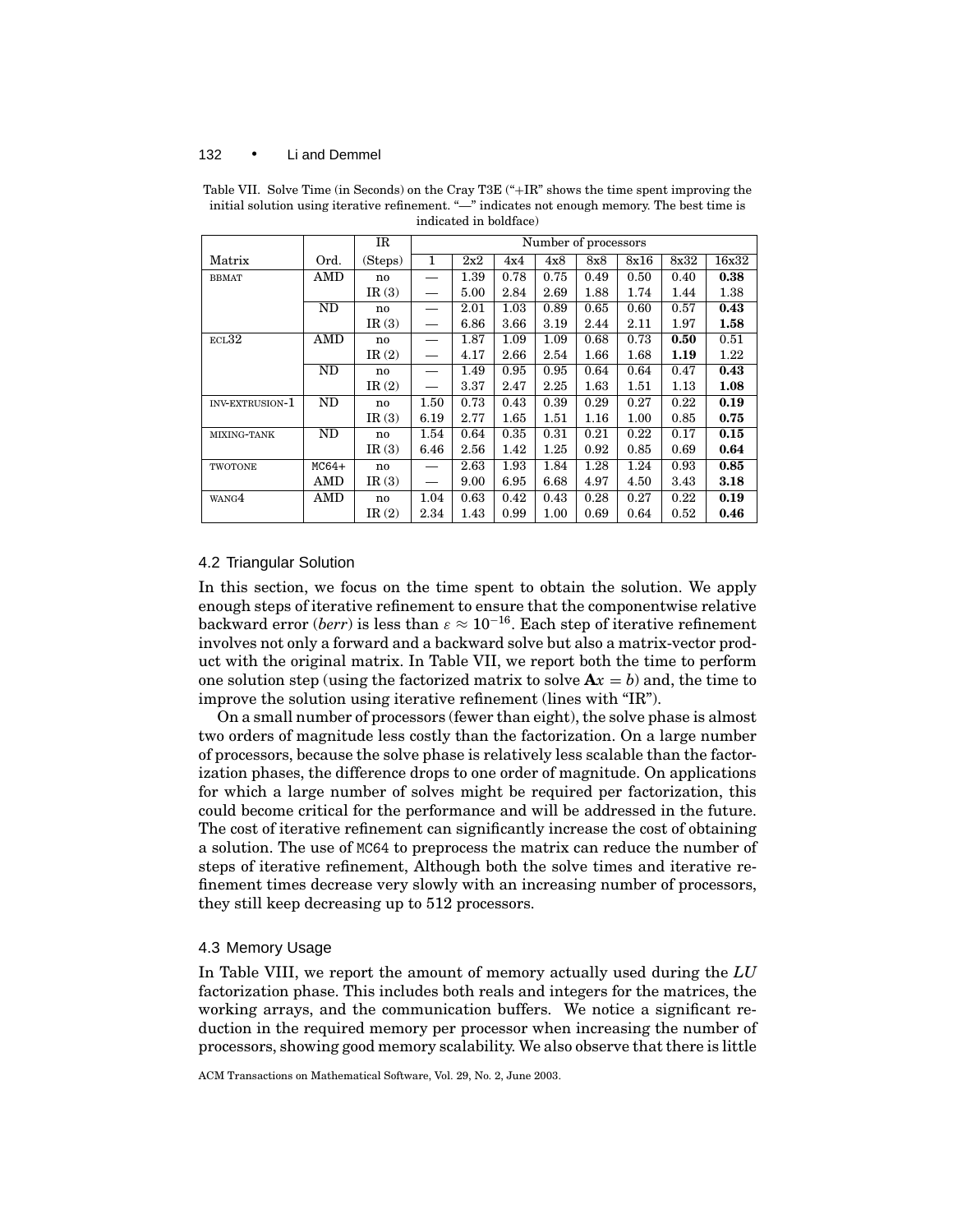|                 |                             | Number of processors |     |     |     |     |     |  |
|-----------------|-----------------------------|----------------------|-----|-----|-----|-----|-----|--|
|                 |                             |                      | 2x2 |     | 4x4 |     | 8x8 |  |
| Matrix          | Ordering                    | Avg                  | Max | Avg | Max | Avg | Max |  |
| <b>BBMAT</b>    | AMD                         | 113                  | 114 | 50  | 51  | 33  | 34  |  |
|                 | ND                          | 124                  | 128 | 60  | 61  | 43  | 44  |  |
| ECL32           | AMD                         | 113                  | 115 | 42  | 44  | 24  | 25  |  |
|                 | ND                          | 79                   | 81  | 33  | 34  | 21  | 22  |  |
| INV-EXTRUSION-1 | ND                          | 47                   | 48  | 22  | 22  | 15  | 16  |  |
| MIXING-TANK     | ND                          | 55                   | 56  | 23  | 23  | 14  | 15  |  |
| <b>TWOTONE</b>  | $MC64+AMD$                  | 66                   | 80  | 35  | 41  | 24  | 24  |  |
| WANG4           | $\mathop{\rm AMD}\nolimits$ | 33                   | 34  | 14  | 14  | 8   | 9   |  |

Table VIII. Memory Used During Factorization (in Megabytes, per Processor)

difference between the average and maximum memory usage, showing that the algorithm is well balanced.

Note that memory scalability can be critical on globally addressable platforms where parallelism increases the total memory used. On purely distributed machines such as the T3E, the main factor remains the memory used per processor, which should allow large problems to be solved when enough processors are available.

# 4.4 Scalability

As stated in Introduction, our goal is to make sparse *LU* factorization as scalable as sparse Cholesky. In this section we present the efficiency of our factorization algorithm on model problems, both analytically and experimentaly, and show that the algorithm and the implementation indeed meet our goal.

Consider the matrix from discretizing the Laplacian operator on a 3D cubic grid with *N* unknowns. Using the standard nested dissection ordering, the fill in the factored matrix is  $O(N^{4/3})$  and the number of floating-point operations to factorize the matrix is  $O(N^2)$  [George and Liu 1981]. Let the *P* processors be arranged as a square process grid. In our parallel algorithm (Figure 12), each nonzero element is sent to at most  $\sqrt{P}$  processors. Therefore, the total communonzero element is sent to at most  $\sqrt{P}$  processors. Therefore, the total commu-<br>nication overhead is  $O(N^{4/3}\sqrt{P}).$  When the total amount of work  $N^2$  increases nication overhead is  $O(N^{3/3} \sqrt{P})$ . When the total amount of work  $N^2$  increases<br>proportionally with the overhead  $N^{4/3} \sqrt{P}$ , the parallel efficiency can be kept proportionally with the overhead  $N^{\gamma} \sqrt{P}$ , the parallel emclency can be kept<br>fixed, that is,  $N^2 = c \cdot N^{4/3} \sqrt{P}$ , for some constant *c*. Rewriting this, we have the work-processor relation:  $N^2 = c^3 \cdot P^{3/2}$ . This function shows the growth rate of the amount of work required to keep fixed efficiency as *P* increases, and is called the *isoefficiency function* [Kumar et al. 1994]. A small isoefficiency function means a small increase in the amount of work is sufficient to keep constant efficiency with increasing number of processors, and hence the parallel algorithm is scalable. Rewriting it in another way, we get the memory-processor relation:  $N^{4/3} = c^2 \cdot P$ . That is, like the dense *LU* algorithm in ScaLAPACK [Blackford] et al. 1997] and the sparse Cholesky algorithm in PSPACES [Gupta et al. 1997], the parallel efficiency can be maintained constant if the memory per processor is constant.

We now report the measured performance for the model problems with 11 point discretization. Both 3D cubic  $(NX = NY = NZ)$  and rectangular  $(NX, NX/4,$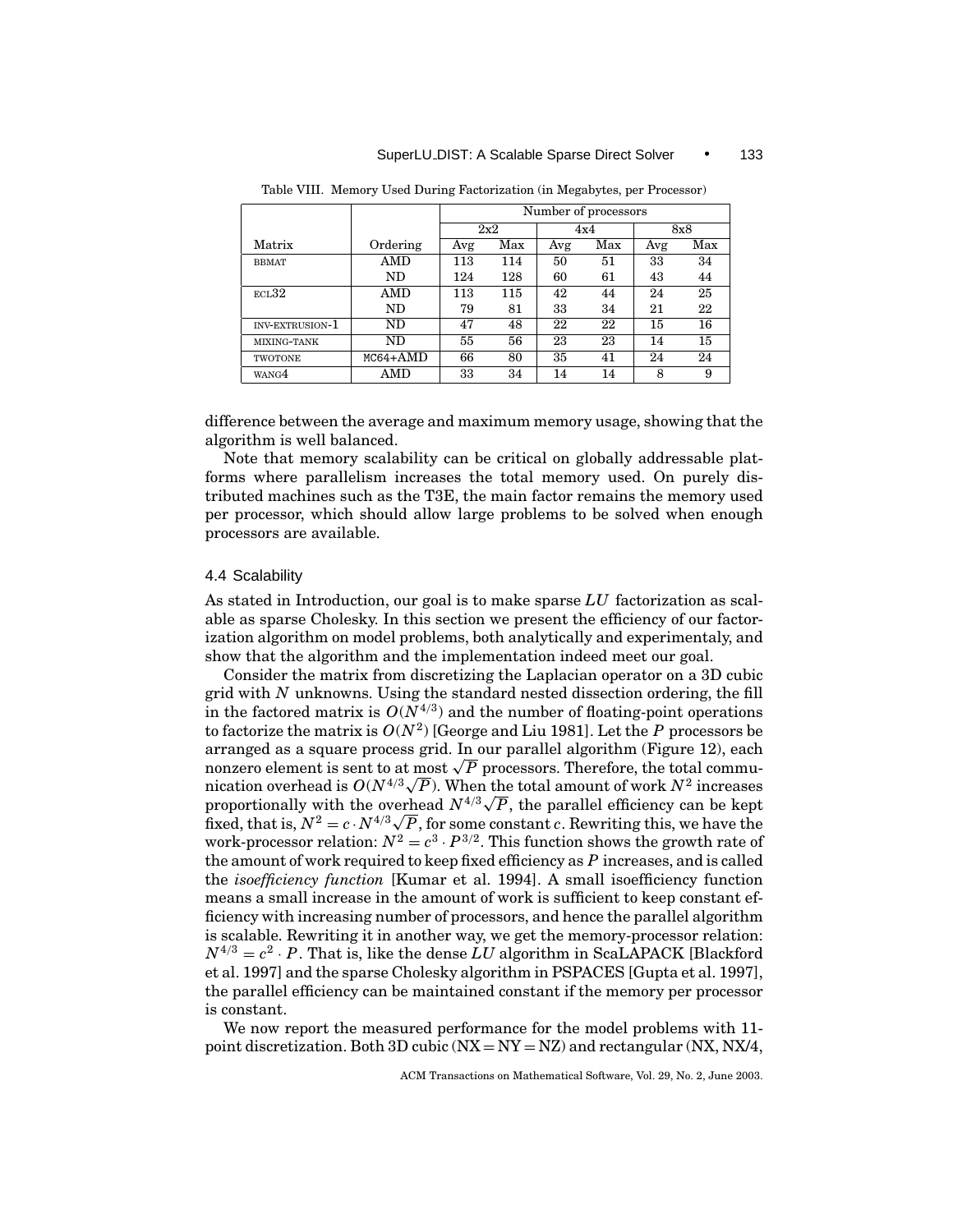|                | Cubic grids |        |      |               |                 |     | Rectangular grids |    |          |      |        |        |
|----------------|-------------|--------|------|---------------|-----------------|-----|-------------------|----|----------|------|--------|--------|
|                | Grid        | flops  |      |               | Eff.            |     | Grid size         |    | flops    |      |        | Eff.   |
| P              | size        | $10^9$ | time | <b>Mflops</b> | $\mathscr{G}_o$ | NX  | NY                | NZ | $(10^9)$ | time | Mflops | $(\%)$ |
|                | 29          | 7.2    | 56.3 | 127.2         | 100             | 96  | 24                | 12 | 4.5      | 33.3 | 133.4  | 100    |
| $\overline{2}$ | 33          | 15.9   | 61.8 | 257.1         | 101             | 110 | 28                | 13 | 9.6      | 37.6 | 250.9  | 94     |
| 4              | 36          | 26.8   | 52.0 | 514.9         | 101             | 120 | 30                | 15 | 17.9     | 36.3 | 491.5  | 92     |
| 8              | 41          | 60.0   | 60.2 | 996.5         | 98              | 136 | 34                | 17 | 36.6     | 36.3 | 923.0  | 86     |
| 16             | 46          | 117.9  | 59.8 | 1971.5        | 97              | 152 | 38                | 19 | 72.7     | 42.2 | 1719.6 | 81     |
| 32             | 51          | 224.9  | 64.7 | 3476.7        | 85              | 168 | 42                | 21 | 135.3    | 43.8 | 3084.6 | 72     |
| 64             | 57          | 444.7  | 67.3 | 6612.6        | 81              | 184 | 46                | 23 | 236.0    | 46.6 | 5059.3 | 59     |
| 128            | 64          | 886.4  | 71.1 | 12462.9       | 77              | 208 | 52                | 26 | 485.6    | 56.1 | 8652.2 | 51     |

Table IX. Factorization Time (in Seconds), the Megaflop Rate, and Parallel Efficiency (Eff.) on the Cray T3E

NX/8) grids are used. When increasing the number of processors, we tried to maintain a constant number of operations per processor while keeping as much as possible the same shape of grids. The size of the grids used, the number of operations, the timings, the Megaflop rates, and the parallel efficiency are reported in Table IX.

If the algorithm were perfectly scalable, the parallel runtime would be constant. Because of various overheads, this is not usually true. But from the timing results we see that the time increase is not very much even up to 128 processors. The results on parallel efficiency show that the algorithm is more scalable for cubic grids than for rectangular grids, since the cubic grids represent the best possible regular and balanced problems. Here, the efficiency on *p* processors is computed as the ratio of the Megaflop rate per processor on *p* processors over its Megaflop rate on one processor. For cubic grids, the algorithm maintains greater than 95% efficiency up to 16 processors, and greater than 75% efficiency even up to 128 processors. But for rectangular grids, the respective efficiency figures are 80% and 50%.

#### 4.5 Load Balance and Communication/Synchronization Overhead

The efficiency of a parallel algorithm depends mainly on how the workload is distributed and how much time is spent in communication. One way to measure load balance is as follows. Let  $f_i$  denote the number of floating-point operations performed on process *i*. We compute the load balance factor  $B = \frac{\sum_i (f_i)}{P \max_i (f_i)}$ . In other words, *B* is the average workload divided by the maximum workload. It is clear that  $0 < B \leq 1$ , and higher *B* indicates better load balance. The parallel runtime is at least the runtime of the slowest process, whose workload is highest. In Table X we present the load balance factor *B* for both factorization and solve phases. As can be seen from the table, the distribution of workload is good for most matrices, except for TWOTONE.

In the same table, we also show the fraction of the runtime spent in communication or synchronization, that is, the parallel overhead. This includes the time for MPI calls and the idle time waiting for a message to be sent or to arrive. The amount of overhead is quite excessive; on 64 processors, more than 50% of the total factorization time is in overhead. For triangular solve, which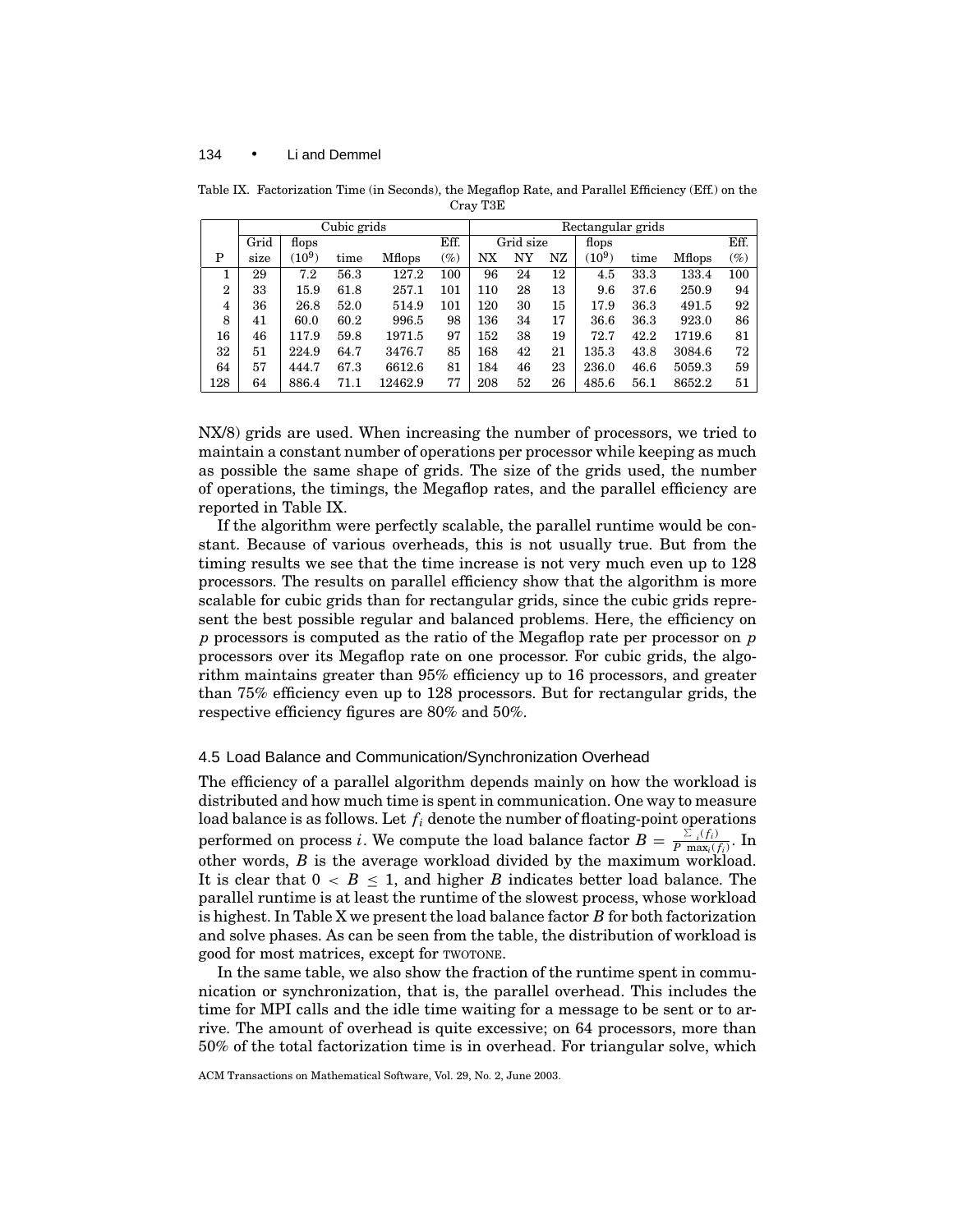|                      | <b>BBMAT</b>                                                    | ECL32 | INV-EXTRUSION-1 | MIXING-TANK | <b>TWOTONE</b> | WANG4 |  |  |  |  |  |
|----------------------|-----------------------------------------------------------------|-------|-----------------|-------------|----------------|-------|--|--|--|--|--|
| Load balance measure |                                                                 |       |                 |             |                |       |  |  |  |  |  |
| $B_{fact}$           | .78                                                             | .83   | .87             | .92         | .47            | .84   |  |  |  |  |  |
| $B_{sol}$            | .86                                                             | .89   | .93             | .94         | .52            | .78   |  |  |  |  |  |
|                      | Fraction of the time spent in communication and synchronization |       |                 |             |                |       |  |  |  |  |  |
| fact                 | .64                                                             | .67   | .64             | .55         | .76            | .78   |  |  |  |  |  |
| sol                  | .85                                                             | .83   | .86             | .85         | .84            | .84   |  |  |  |  |  |

Table X. Load Balance and Communication Overhead on 64 Processors Cray T3E

requires a relatively smaller amount of computation, communication and synchronization take more than 85% of the total time. We expect the percentage of overhead will be even higher with more processors, because the total amount of computation is more or less constant.

Although TWOTONE is a relatively large matrix, its factorization does not scale as well as for the other large matrices. One reason is that the present submatrix to process mapping results in very poor load distribution. Another reason is due to poor task scheduling that results in large overhead. When we look further into the overhead, we find that most overhead comes from the idle processors either waiting to receive a column block of *L* sent from a process column on the left (step (1) in Figure 12), or waiting to receive a row block of *U* sent from a process row from above (step (2) in Figure 12). Clearly, the critical path of the algorithm is in step (1), which must preserve certain precedence relation between loop iteration steps. Our pipelining method shortens the critical path to some extent, but we expect the length of the critical path can be further reduced by a more sophisticated DAG (task graph) scheduling. For the solve, we find that most overhead comes from the idle processors waiting to receive a message (line 10 in Figure 13). So on each process there is not much work to do but a large amount of idle time. These synchronization overheads also occur in the other matrices, but the problems are not so pronounced as for TWOTONE.

Another problem with TWOTONE is that supernode size (or block size) is very small, only two columns on average. This results in poor uniprocessor performance and low Megaflop rate.

# 4.6 Large Applications

In this section, we describe two application areas in which SuperLU DIST has played a critical role. The first application is in the solution of a long-standing problem of scattering in a quantum system of three charged particles. This requires solving the complex, nonsymmetric, and very ill-conditioned linear systems. The largest system solved is of order 8 million. SuperLU DIST is used in building the block diagonal preconditioners for the CGS iterative solver. The number of CGS iterations ranges between 12 to 35. Since each CGS iteration requires two preconditioning steps, 24 to 70 solutions of the diagonal blocks are required. For a block of size 1 million, SuperLU DIST takes 1209 seconds to factorize using 64 processors of the IBM SP at NERSC (this is done only once), and it takes 26 seconds to perform triangular solutions (this needs to be done repeatedly in each preconditioning step). The total execution time is about 1 hour.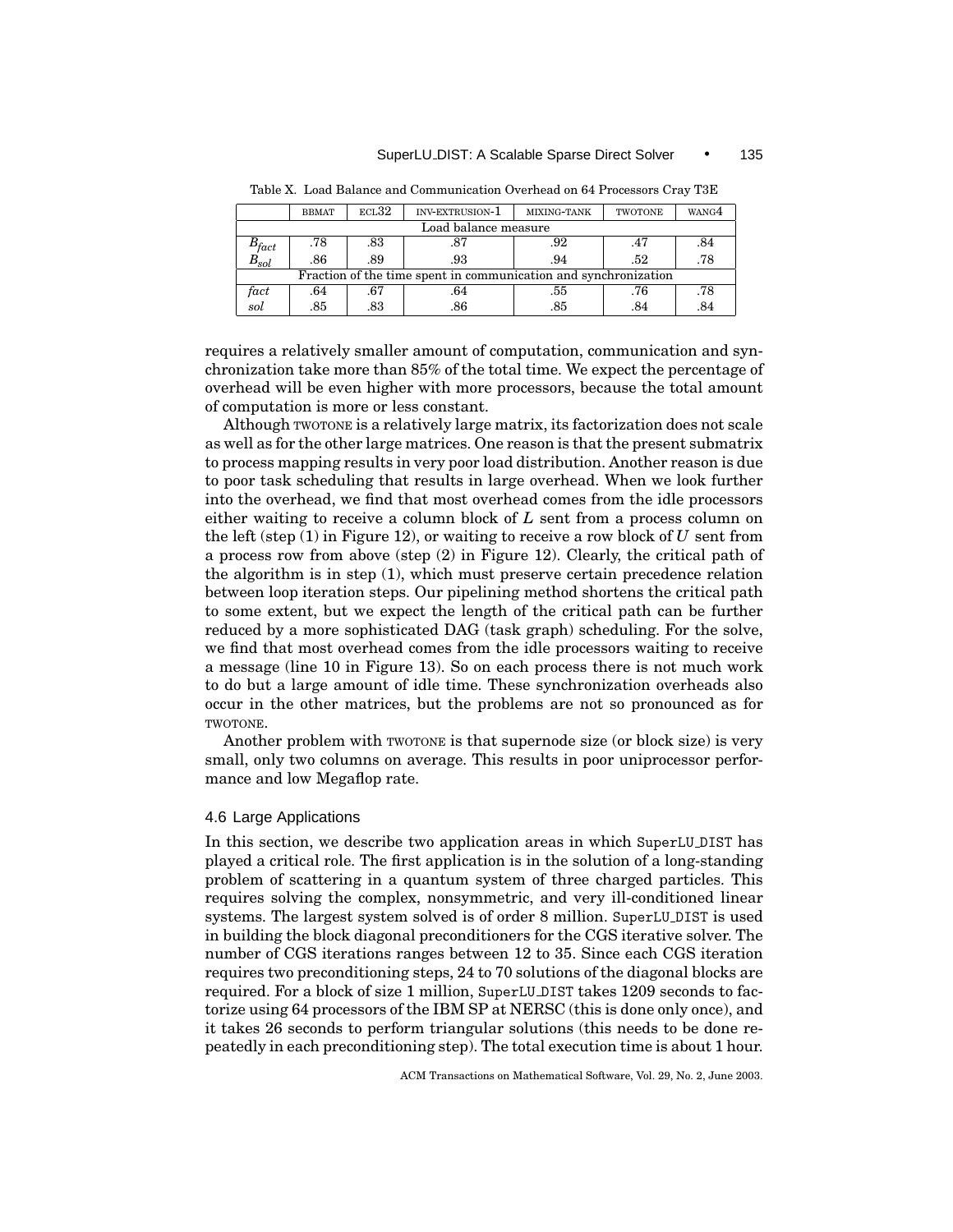See Baertschy and Li [2001] for more details. The scientific breakthrough result was reported in a cover article of *Science* [Rescigno et al. 1999].

More recently, we have been collaborating with researchers at the Stanford Linear Accelerator Center to develop alternative eigensolvers for Omega3P, a widely used electromagnetics code in accelerator design. In this application the interior eigenvalues and eigenvectors of a large sparse generalized eigenvalue problem are needed. We integrated SuperLU DIST with PARPACK [Lehoucq et al. n.d.], a parallel Lanczos code, to construct a shift-and-invert eigensolver. For a system of order 1.3 million, PARPACK needs about 4.5 solves for each eigenpair. For each solve, SuperLU DIST takes 39 s using 32 processors of the IBM SP at NERSC. The factorization is done once, and takes 553 secs. The total time for finding 10 interior eigenpairs is 42 min.

# 5. RELATED WORK

Duff and Koster [1999] studied the benefits of using MC64 to permute large entries onto the diagonal in both direct and iterative solvers, and in preconditioning. For the multifrontal direct solver, they showed that using the large-diagonal permutation, the number of delayed pivots were vastly reduced in factorization. In the iterative methods such as GMRES, BiCGSTAB, and QMR using ILU preconditioners, they showed that convergence rate is substantially improved in many cases when the large-diagonal permutation is employed. Benzi et al. [2000] conducted more extensive experiments on the effect of MC64 on preconditioning strategies. Chen [2001] also considered using MC64 to avoid pivoting as much as possible in the ILU methods.

Amestoy et al. [2001a] developed a distributed-memory multifrontal solver, called MUMPS. It is based on the symmetric pattern of  $A<sup>T</sup> + A$ , and performs partial threshold pivoting. It uses partial static mapping based on the elimination tree of  $A<sup>T</sup> + A$  (1D for the frontal matrices and 2D for the root). The distributed scheduling algorithm for *LU* factorization is dynamic and asynchronous. We performed a comprehensive comparison between SuperLU DIST and MUMPS [Amestoy et al. 2001b]. The general observations are: SuperLU DIST may need one more step of iterative refinement than MUMPS to achieve the same level of accuracy; SuperLU DIST preserves the sparsity and the asymmetry of the factors better, and usually requires less memory; MUMPS is faster on smaller number of processors (e.g., fewer than 64), but SuperLU DIST is faster on larger number of processors and shows better scalability.

A few other distributed-memory unsymmetric sparse direct solvers have been developed. Comparing SuperLU DIST with those solvers remains future work. SPOOLES is a supernodal, left-up-looking solver [Ashcraft and Grimes 1999]. The fill reducing ordering is a hybrid approach called *multisection* [Ashcraft and Liu 1998], which is applied to the structure of  $A<sup>T</sup> + A$ . It performs threshold rook pivoting with both row and column interchanges. The task dependency graph is the elimination tree of  $A<sup>T</sup> + A$ . S+ is a supernodal, right-looking solver [Fu et al. 1998]. The algorithm is based on the following static information. The sparsity pattern of the Householder *QR* factorization of *A* contains the union of all sparsity patterns of *L* and *U* for all possible row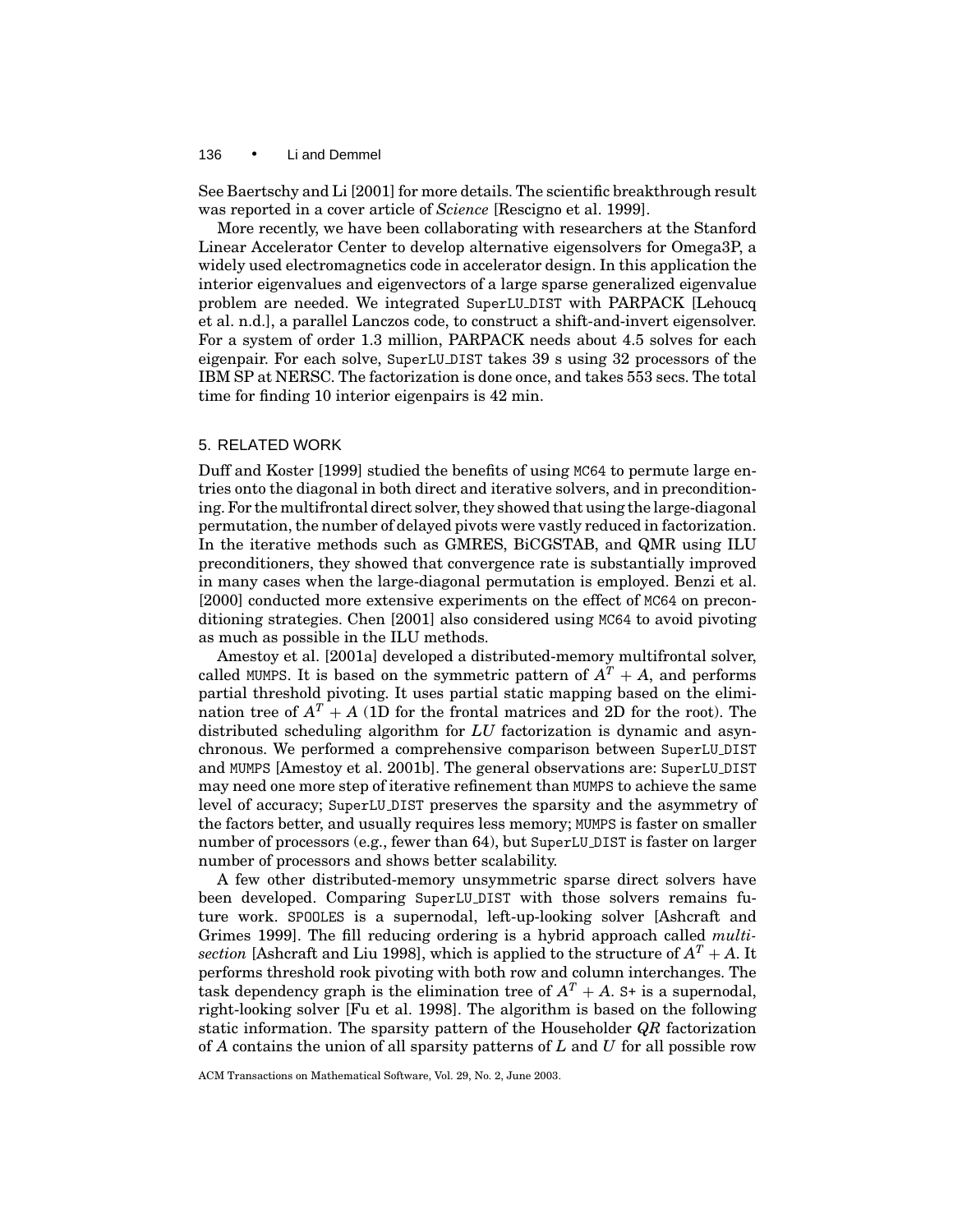interchanges [George et al. 1988; George and Ng 1987]. This has been used to do both memory allocation and computation conservatively (on possibly zero entries), but the structural upper bound can be arbitrarily loose, particularly for matrices arising from circuit and device simulations.

# 6. CONCLUDING REMARKS AND FUTURE WORK

In this paper, we presented the details of the algorithms used in SuperLU DIST solver. We demonstrated numerical stability of the GESP algorithm, and showed that a scalable implementation is feasible for this algorithm because of the static data structure and scheduling optimizations. Another added benefit of GESP is that it opens new possibilities to study better fill reducing ordering algorithms for unsymmetric *LU* factorization. Our goal is to have sparse *LU* factorization as scalable as sparse Cholesky. This is inherently a harder problem than sparse Cholesky, because two different factors *L* and *U* are involved. Our future work remains in several areas:

- —*Parallel preordering and symbolic analysis.* Steps (1) and (3) of the GESP algorithm (see Figure 1) are still sequential. Although they usually do not take much time, we need to parallelize this step in order to improve memory scalability, if not timewise. The parallel algorithm may be different from the sequential algorithm used in MC64, because MC64 is inherently serial.
- —*Improve parallel efficiency of factorization and triangular solves.* Although the solver exhibits good scalability now, the parallel overhead is still large for large numbers of processors (see Section 4.5). Several improvements could be made. For better load balance, we can use more general functions than 2D block cyclic to map submatrices to processors. To reduce the synchronization overhead, we can relax some task scheduling constraints imposed by the current pipelining algorithm. For example, the blocks in a block column can be factorized by the column processes independently if sparsity permits doing so. A more sophisticated scheduling algorithm can be implemented to exploit the parallelism from the elimination DAGs, which could simultaneously schedule independent tasks from multiple steps of the factorization (see Figure 12). We expect these improvements will have a large impact for very sparse and/or very unsymmetric matrices, such as TWOTONE, and for the orderings that give wide and bushy elimination DAGs, such as nested dissection.

To speed up the triangular solve, we may apply some graph coloring heuristic to reduce the number of parallel steps [Jones and Plassmann 1994]. There are also alternative algorithms other than substitutions, such as those based on partitioned inversion [Alvarado et al. 1993] or selective inversion [Raghavan 1995]. However, these algorithms usually require preprocessing or different matrix distributions than the one used in our factorization. Whether the preprocessing and redistribution will offset the benefit offered by these algorithms will probably depend on the number of right-hand sides.

—*Improve numerical robustness.* More techniques can be used; these include performing iterative refinement with extra precise residuals [Li et al. 2002]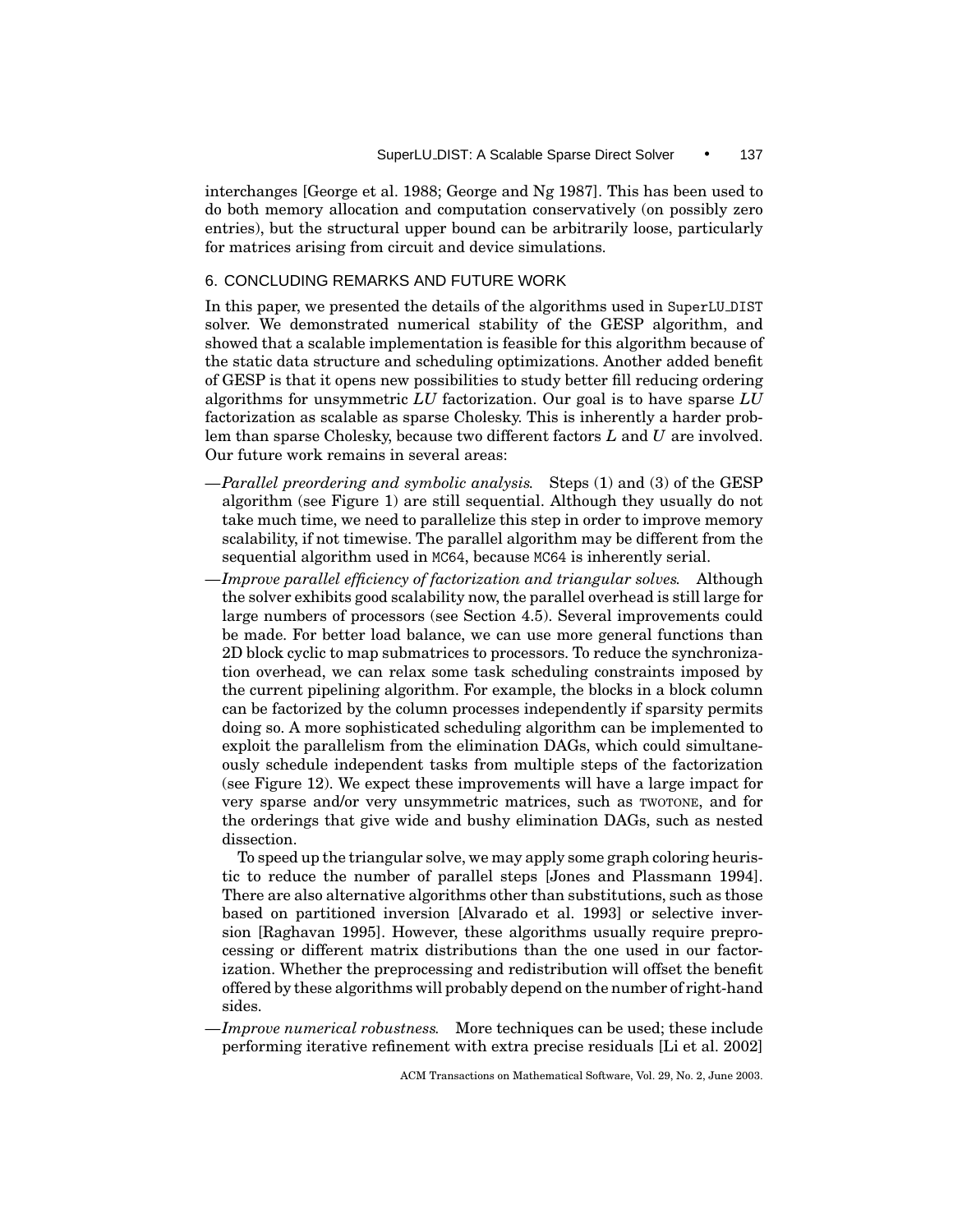and using dynamic precision during the factorization; see Appendix A of Li and Demmel [2002].

# ACKNOWLEDGMENTS

We thank the anonymous referees for the detailed comments which very much improved the presentation.

# REFERENCES

- ALVARADO, F. L., POTHEN, A., AND SCHREIBER, R. 1993. Highly parallel sparse triangular solution. In *Graph Theory and Sparse Matrix Computation*, A. George, J. R. Gilbert, and J. W. Liu, Eds. Springer-Verlag, New York, NY, 159–190.
- AMESTOY, P. R., DAVIS, T. A., AND DUFF, I. S. 1996. An approximate minimum degree ordering algorithm. *SIAM J. Matrix Anal. Appl. 17*, 4, 886–905. Also published as Tech. Rep. TR-94-039, University of Florida, Gainesville, FL.
- AMESTOY, P. R. AND DUFF, I. S. 1993. Memory management issues in sparse multifrontal methods on multiprocessors. *Internat. J. Supercomput. Appl. 7*, 1 (Spring), 64–82.
- AMESTOY, P. R., DUFF, I. S., L'EXCELLENT, J.-Y., AND KOSTER, J. 2001a. A fully asynchronous multifrontal solver using distributed dynamic scheduling. *SIAM J. Matrix Anal. Appl. 23*, 1, 15–41.
- AMESTOY, P. R., DUFF, I. S., L'EXCELLENT, J.-Y., AND LI, X. S. 2001b. Analysis and comparison of two general sparse solvers for distributed memory computers. *ACM Trans. Math. Softw. 27*, 4 (Dec.), 388–421.
- AMESTOY, P. R., LI, X. S., AND NG, E. G. 2003. Diagonal markowitz scheme with local symmetrization. Tech. rep., Lawrence Berkeley National Laboratory. In preparatioon.
- AMESTOY, P. R. AND PUGLISI, C. 2002. An unsymmetrized multifrontal LU factorization. *SIAM J. Matrix Anal. Appl. 24*, 2, 553–569.
- ARIOLI, M., DEMMEL, J. W., AND DUFF, I. S. 1989. Solving sparse linear systems with sparse backward error. *SIAM J. Matrix Anal. Appl. 10*, 2 (April), 165–190.
- ASHCRAFT, C. AND GRIMES, R. G. 1999. SPOOLES: An object oriented sparse matrix library. In *Proceedings of the Ninth SIAM Conference on Parallel Processing for Scientific Computing*. (San Antonio, TX. Available online at http://www.netlib.org/linalg/spooles.)
- ASHCRAFT, C. AND LIU, J. 1998. Robust ordering of sparse matrices using multisection. *SIAM J. Matrix Anal. Appl. 19*, 816–832.
- BAERTSCHY, M. AND LI, X. S. 2001. Solution of a three-body poblem in quantum mechanics. In *Proceedings of SC2001: High Performance Networking and Computing Conference* (Denver, CO).
- BENZI, M., HAWS, J. C., AND TUMA, M. 2000. Preconditioning highly indefinite and nonsymmetric matrices. *SIAM J. Sci. Comput. 22*, 1333–1353.
- BLACKFORD, L. S., CHOI, J., D'AZEVEDO, E., DEMMEL, J., DHILLON, I., DONGARRA, J., HAMMARLING, S., HENRY, G., PETITET, A., STANLEY, K., WALKER, D., AND WHALEY, R. C. 1997. *ScaLAPACK Users' Guide*. SIAM, Philadelphia, PA.
- CHEN, T.-Y. 2001. Preconditioning sparse matrices for computing eigenvalues and computing linear systems of equations. Ph.D. dissertation, Computer Science Division, University of California, Berkeley, Berkeley, CA.
- DAVIS, T. A. n.d. University of Florida sparse matrix collection. Available online at http://www.cise.ufl.edu/∼davis/sparse.
- DAVIS, T. A. AND DUFF, I. S. 1999. A combined unifrontal/multifrontal method for unsymmetric sparse matrices. *ACM Trans. Math. Softw. 25*, 1, 1–19.
- DAVIS, T. A., GILBERT, J. R., LARIMORE, S. I., AND NG, E. 2000. A column approximate minimum degree ordering algorithm. Tech. Rep. TR-00-005, Computer and Information Sciences Department, University of Florida, Gainesville, FL. Submitted to *ACM Trans. Math. Software*.
- DEMMEL, J. W. 1997. *Applied Numerical Linear Algebra*. SIAM, Philadelphia, PA.
- DEMMEL, J. W., EISENSTAT, S. C., GILBERT, J. R., LI, X. S., AND LIU, J. W. H. 1999a. A supernodal approach to sparse partial pivoting. *SIAM J. Matrix Anal. Appl. 20*, 3, 720–755.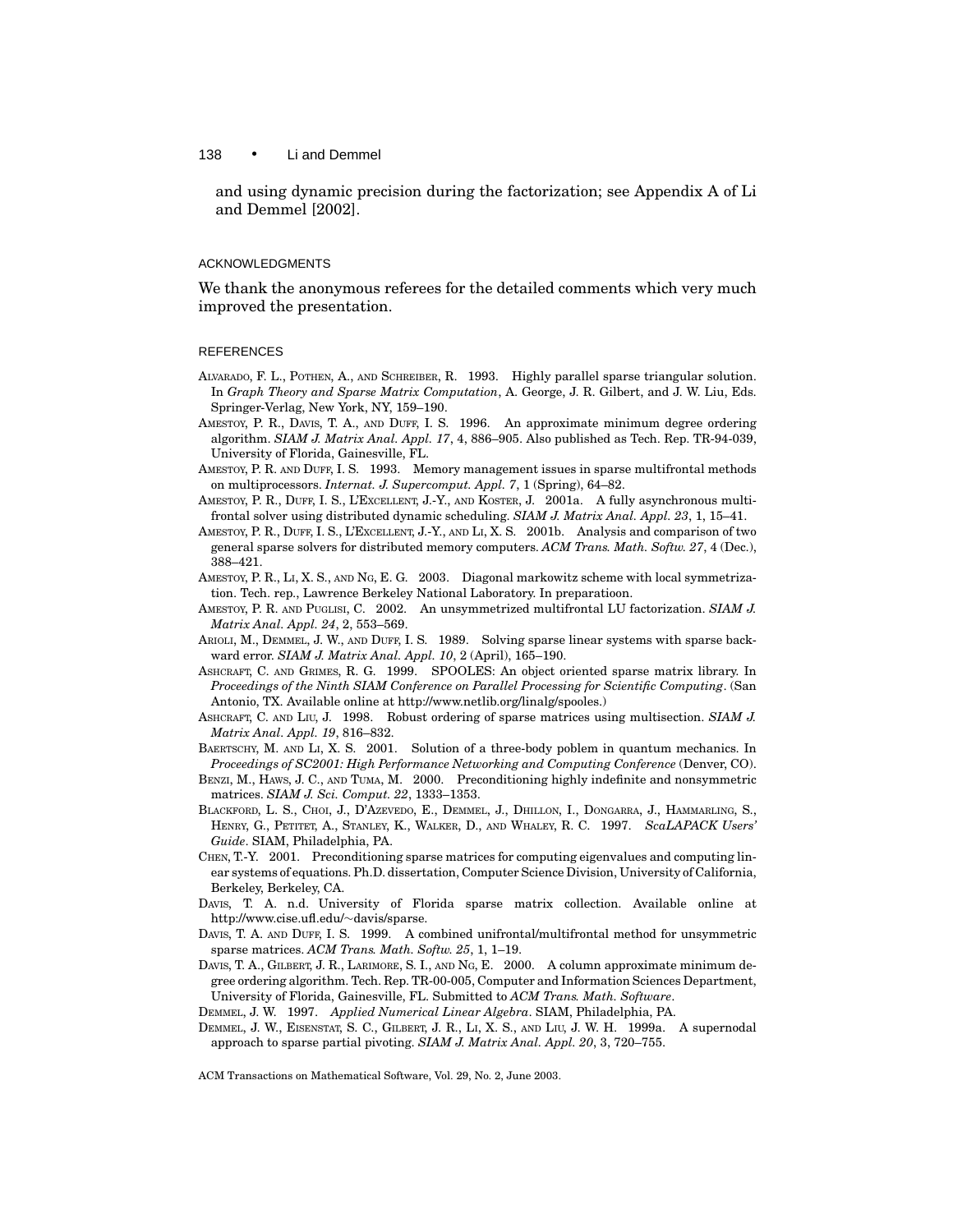- DEMMEL, J. W., GILBERT, J. R., AND LI, X. S. 1999b. An asynchronous parallel supernodal algorithm for sparse Gaussian elimination. *SIAM J. Matrix Anal. Appl. 20*, 4, 915–952.
- DUFF, I., ERISMAN, I., AND REID, J. 1986. *Direct Methods for Sparse Matrices*. Oxford University Press, London, England.
- DUFF, I., GRIMES, R., AND LEWIS, J. 1992. Users' guide for the Harwell-Boeing sparse matrix collection (release 1). Tech. Rep. RAL-92-086, Rutherford Appleton Laboratory, Chilton, Didcot, Oxfordshire, U.K.
- DUFF, I. S. AND KOSTER, J. 1999. The design and use of algorithms for permuting large entries to the diagonal of sparse matrices. *SIAM J. Matrix Anal. Appl. 20*, 4, 889–901.
- FU, C., JIAO, X., AND YANG, T. 1998. Efficient sparse LU factorization with partial pivoting on distributed memory architectures. *IEEE Trans. Parallel Distrib. Syst. 9*, 2, 109– 125.
- GEORGE, A. 1973. Nested dissection of a regular finite element mesh. *SIAM J. Numer. Anal. 10*, 345–363.
- GEORGE, A., LIU, J., AND NG, E. 1988. A data structure for sparse QR and LU factorizations. *SIAM J. Sci. Stat. Comput. 9*, 100–121.
- GEORGE, A. AND LIU, J. W. H. 1981. *Computer Solution of Large Sparse Positive Definite Systems*. Prentice Hall, Englewood Cliffs, NJ.
- GEORGE, A. AND NG, E. 1987. Symbolic factorization for sparse Gaussian elimination with partial pivoting. *SIAM J. Sci. Stat. Comput. 8*, 6, 877–898.
- GILBERT, J. R. 1994. Predicting structures in sparse matrix computations. *SIAM J. Matrix Anal. Appl. 15*, 1 (Jan.), 62–79.
- GILBERT, J. R. AND LIU, J. W. 1993. Elimination structures for unsymmetric sparse LU factors. *SIAM J. Matrix Anal. Appl. 14*, 2 (April), 334–352.
- GOLUB, G. AND VAN LOAN, C. 1996. *Matrix Computations*, 3rd ed. Johns Hopkins University Press, Baltimore, MD.
- GUPTA, A. 2000. WSMP: Watson Sparse Matrix Package. Tech. Rep., IBM Research Division, T.J. Watson Research Center, Yorktown Heights, NY. Available online at http://www.cs.umn. edu/∼agupta/wsmp.html.
- GUPTA, A. 2001. Improved symbolic and numerical factorization algorithms for unsymmetric sparse matrices. Tech. Rep. RC 22137 (99131), IBM Research Center, Yorktown Heights, NY.
- GUPTA, A., KARYPIS, G., AND KUMAR, V. 1997. Highly scalable parallel algorithms for sparse matrix factorization. *IEEE Trans. Parallel Distrib. Syst. 8*, 502–520.
- GUPTA, A. AND KUMAR, V. 1995. Optimally scalable parallel sparse cholesky factorization. In *The 7th SIAM Conference on Parallel Processing for Sci. Comput.* 442–447.
- HEATH, M. T. AND RAGHAVAN, P. 1997. Performance of a fully parallel sparse solver. *Internat. J. Supercomput. Appl. 11*, 1, 49–64.
- HENDRICKSON, B. AND LELAND, R. 1993. The CHACO User's Guide. Version 1.0. Tech. Rep. SAND93- 2339 • UC-405, Sandia National Laboratories, Albuquerque, NM.
- HENON, P., RAMET, P., AND ROMAN, J. 1999. A mapping and scheduling algorithm for parallel sparse fan-in numerical factorization. In *EuroPar'99 Parallel Processing*. Lecture Notes in Computer Science, vol. 1685. Springer-Verlag, Berlin, Heidelberg, New York, 1059–1067.
- HSL. 2000. A collection of Fortran codes for large scale scientific computation. Available online at http://www.cse.clrc.ac.uk/Activity/HSL.
- JONES, M. T. AND PLASSMANN, P. E. 1994. Scalable iterative solution of sparse linear systems. *Parallel Comput. 20*, 753–773.
- KARYPIS, G. AND KUMAR, V. 1998. METIS*—A Software Package for Partitioning Unstructured Graphs, Partitioning Meshes, and Computing Fill-Reducing Orderings of Sparse Matrices— Version 4.0*. University of Minnesota, Minneapolis, MN.
- KUMAR, V., GRAMA, A., GUPTA, A., AND KARYPIS, G. 1994. *Introduction to Parallel Computing*. Benjamin/Cummings, Redwood City, CA.
- LEHOUCQ, R., MASCHHOFF, K., SORENSEN, D., AND YANG, C. n.d. Parallel ARPACK. Available online at http://www.caam.rice.edu/∼kristyn/parpack home.html.
- LI, X. S. AND DEMMEL, J. W. 1998. Making sparse Gaussian elimination scalable by static pivoting. In *Proceedings of SC98: High Performance Networking and Computing Conference* (Orlando, FL).